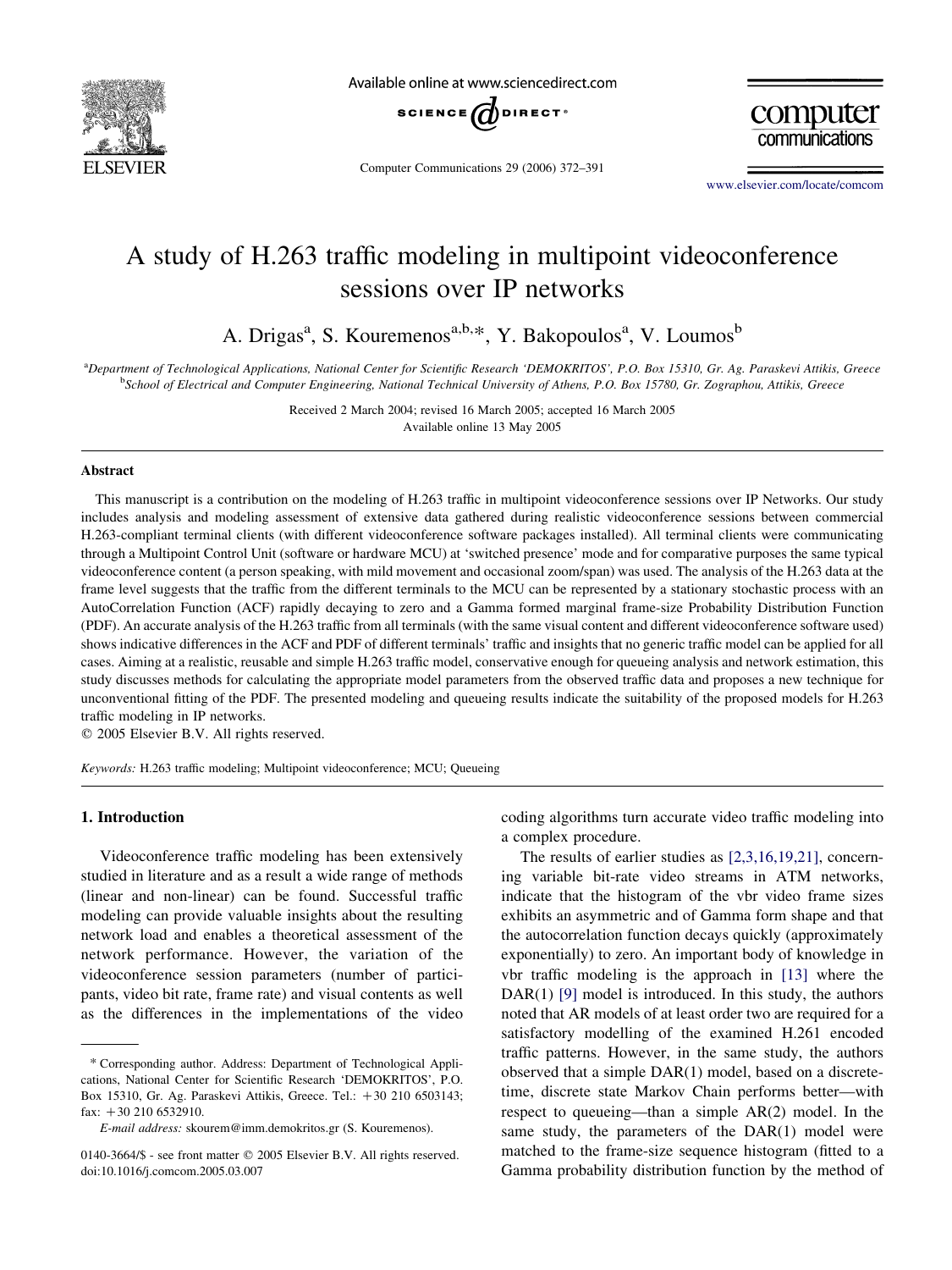moments) and the exponential autocorrelation decay rate (derived from the AR(2) model). Several other models have been proposed for vbr video traffic modeling such as the GBAR(1) [\[5\]](#page-18-0) and the SCENIC model [\[6\]](#page-18-0). The GBAR model could be a solution for H.263 traffic modeling, as it was especially designed for videoconference and its performance with respect to queueing was found to be similar to DAR(1). On the contrary, SCENIC is oriented to full motion video and not to a typical videoconference content with no abrupt scene changes.

Newer studies of vbr video traffic modeling reinforce the general conclusions obtained by the above earlier studies, by evaluating and extending the existing models and also proposing new methods for successful and accurate modeling. Of particular importance for our work, is the approach in [\[23\]](#page-18-0) where a continuous version of DAR(1) model was proposed, named C-DAR(1). The C-DAR(1) model combines an approach utilizing a discrete-time Markov chain with a continuous-time Markov chain. The C-DAR(1) model is suitable for theoretical analysis using the fluid flow method [\[27\].](#page-19-0) Furthermore, in [\[20\]](#page-18-0), a 'stuffing' method was used for grouping frames into variable frame periods. In this study, the use of movies, like Starwars, as visual content, led to frames generation with an approximate Gamma PDF (more complex when a target rate was imposed) and an ACF quickly decaying to zero. In [\[10\]](#page-18-0),  $H.263 + \text{coded}$  vbr video traffic in ATM networks was studied and the authors proposed a new model called DAR(M) which is a compound DAR(1) model. The DAR(M) model analyses the number of cells in each type of macroblock (MB) of a frame separately (I-coded, P-coded and N-coded). The final model is the mean of the DAR(1) models for each type of MB. For the purpose of PDF modeling and correlation coefficients estimation (in the same study), the authors used the typical methods of DAR(1). A scene-based MPEG traffic modeling was proposed in [\[17\]](#page-18-0). In this study, the authors used a simple scene detection algorithm that models scene changes by a state transition matrix and the number of GOPs of a scene by a geometric distribution. A shifting level process was applied in [\[18\]](#page-18-0) to capture the Long Range Behavior of vbr video traffic. In this study, the authors proposed a compound ACF consisting of an exponential function, in the small lag, and a hyperbolic function in the large lag region. Long range dependence, however, is an issue of no interest here as videoconference traffic has been found to be only asymptotically self-similar [\[7\]](#page-18-0), at a time scale not affecting queueing. This fact makes the short-range dependent method of DAR(1) and extensions of it appropriate for H.263 traffic modeling. Furthermore, a study of measurement and simulation of videoconference traffic (H.261 and H.263) in [\[4\]](#page-18-0) indicated the influence of the session parameters (codec, quality, frame rate, maximum bandwidth) on the generated traffic pattern. Again, the PDF of H.263 traffic (at the frame level) was found to be of Gamma form and the ACF was decaying quickly to zero. A normal

mixture distribution for vbr video traffic was proposed in [\[11\]](#page-18-0) instead of the Gamma–Pareto distribution that was claimed to perform better than the simple Gamma and lognormal distributions (although it is rather complex). Towards the modelling of videoconference traffic encoded by the ViC Intra-H261 encoder, the author in [\[26\]](#page-19-0) proposed a DAR(p) model using the Weibull instead of the Gamma density for the fit of the sample histogram.

Relevant recent studies are also [\[14\]](#page-18-0) and [\[15\]](#page-18-0). In [\[14\],](#page-18-0) the authors proposed a new marginal matching technique that produces a generalized model better than the GBAR and other DAR models. An AR-based analysis is performed in [\[15\]](#page-18-0) for the modeling of MPEG video at GOP layer in ATM packet switching networks. GOP-based models proposed were tested with movies (like Star Wars) and seemed to perform satisfactorily.

Today, a large number of videoconference platforms exist, the majority of them over IP-based networking infrastructures and using practical implementations of the H.263 standard [\[8\]](#page-18-0) for video coding.  $H.263<sup>1</sup>$  is extensively used because of its suitability for transmission over low bandwidth pipes (ADSL, ISDN) and its low processing demands (applicable to hand-held devices). In comparison to the previous implementation of ITU, H.261, it is generally confirmed and experimentally proved [\[4\]](#page-18-0) that the H.263 encoder is intended to be used on links with smaller capacity (less than 64 Kbps) and thus produces frames which are in the average shorter than the frames generated by H.261 applications. Moreover, concerning the H.263 video codec, there are several problems of interoperability, due to the existence of different coding 'flavors'. There are H.263 draft, H.263 final and H.263 + implementations. This being the case, it is of great importance to know whether the models established in literature (for H.261, H.263 and vbr video traffic modeling) are appropriate for traffic modeling of the various implementations of the H.263 coding algorithm. It is a point of question whether all the existing H.263 versions generate similar traffic so that a common model could be applied. If not, new or alternative models should be proposed for each case. Moreover, videoconference, as a service for entertaining (video chat), educational (virtual classrooms) and communicating (through voice or sign language) purposes, is now held through Multipoint Control Units (software or hardware) that employ a centralized management for better quality of the sessions. In such a case, the traffic from the clients to the MCU is highly influenced by the parameters of the possible scenarios-modes of the MCU (codec used, number of participants, video bit rate, frame rate). Most of these factors (as will be commented upon later) change the statistical

<sup>&</sup>lt;sup>1</sup> Although newer versions of the H.263 codec exist, namely, H.263 +, H.264 they are not yet widely used and most videoconference clients do not support them.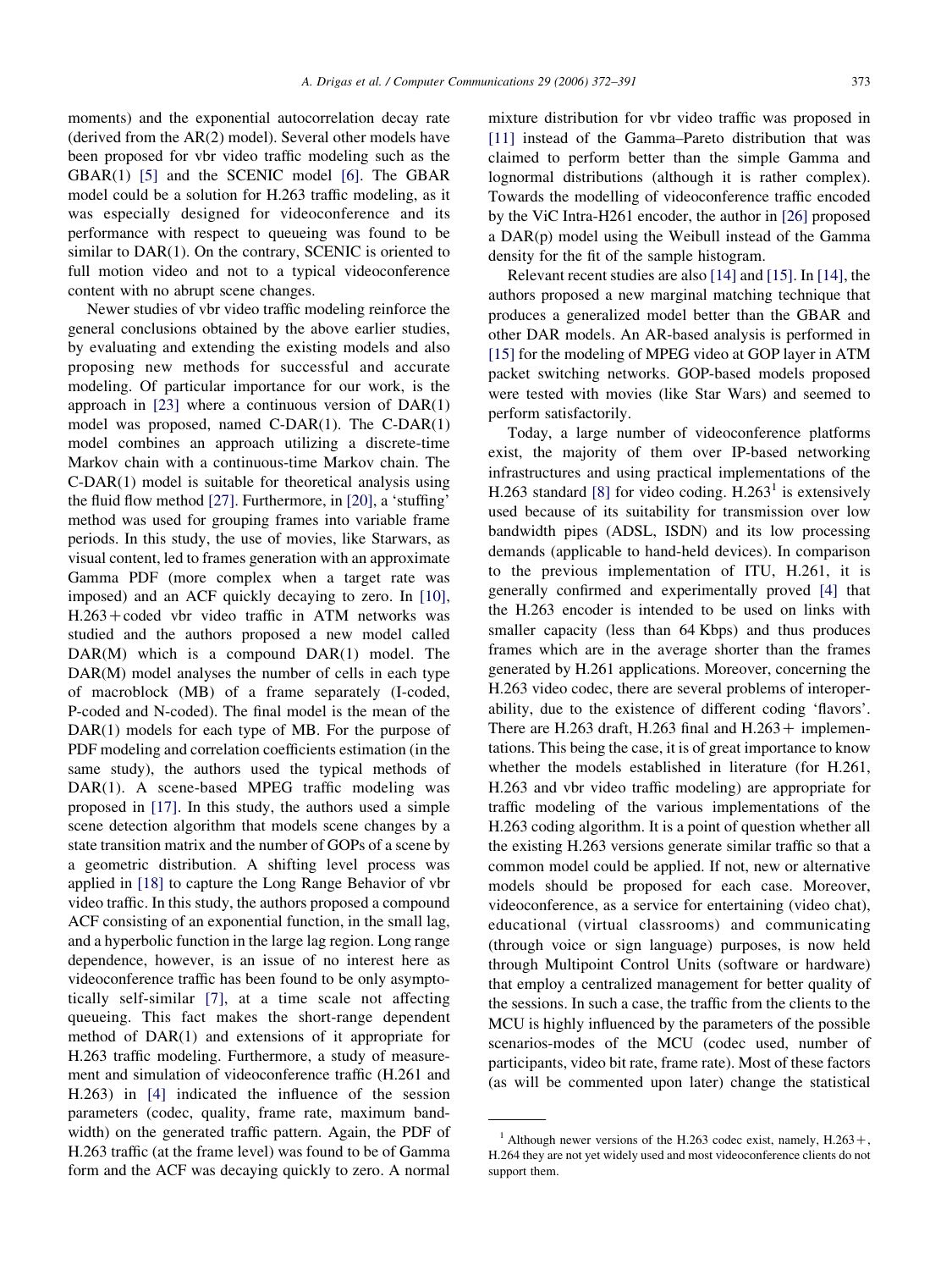characteristics of the generated traffic (an issue also studied in [\[4\]](#page-18-0) and [\[20\]](#page-18-0)).

Moreover, besides a few studies whose subject of research was videoconference traffic, all other studies (concerning vbr and MPEG video traffic modeling) use movies as the video source of their experiments (like Star Wars) that exhibit abrupt scene changes. However, the traffic pattern generated by differential coding algorithms (like those used by H.261 and H.263) depends strongly on the variation of the visual information. For videoconference, visual information does not contain abrupt scene changes, as videoconference coding algorithms were designed for a typical 'head and shoulders' content.

Due to the above context, the research reported in this paper undertook measurements of the IP traffic generated during videoconference 'talking heads' sessions (at 'switched presence'<sup>2</sup> mode) between four (4) commercial H.263-compliant clients that were using a different videoconference software package. At 'switched presence' mode, the MCU sends to all terminals the output from one participant, designated as 'currently active'. Thus, the videoconference traffic from the MCU to the terminals is not complex and not of particular interest (compared to 'continuous presence' where the MCU combines the signal from all terminals and sends back the output to all the participants). The experiments covered cases with both hardware and software MCU. The video source content was created realistically (a person speaking with mild movement and no abrupt scene changes). For the purpose of the statistical comparison of the different terminals' video traffic, the same produced content was used in all cases.

It has to be stressed that our traffic modeling approach, in this paper, focuses on queueing studies on the network performance. Thus, particular attention is paid on properties such as the long-term trends in the autocorrelation function and the tail<sup>3</sup> behavior of the frame size distribution (features not thoroughly examined in previous studies).

More analytically, the model proposed in this paper satisfies the following requirements (according to the recommendations towards a good traffic model that were proposed in [\[26\]\)](#page-19-0):

- (a) Realistic: our model represents real-time encoded traffic sources as the traces were collected on-line during experiments with widely used commercial videoconference applications.
- (b) Reusable: the term implies that the model must be as applicable as possible in any environment and must cover a wide range of experimental conditions.

Our model is reusable as it covers a variety of experimental parameters: different videoconference applications, low and high motion head and shoulders content, different session parameters. Moreover, reusability demands that the coded traffic from the source must be as completely and as faithfully represented by the model as possible so that it can be applicable in any IP environment (LAN or WAN). Towards this direction two solutions can be directly applied: off-line encoding (as performed in [\[20\]](#page-18-0)) or on-line encoding without bottlenecks (as in [\[26\]\)](#page-19-0). The former method does not provide realistic models (does not meet requirement (a)) while the latter demands that the experiments are conducted in an uncongested environment (like a backbone LAN environment). This will assure that no packet losses exist during the trace collection process and that the traffic model will always represent the best quality of the encoded video. The current study adopted the second method to meet both the (a) and (b) requirements. Taking into consideration the above, it is stressed that, in the current study, there was no point in investigating a WAN (or Internet-based) environment. It is evident that the proposed model is applicable in any IP environment as it represents source-faithful videoconference traffic encoded during UDP communication of IP terminals.

- (c) Parsimonious and computationally efficient: we focus on the proper selection parameters of the simple and well established Markovian model DAR(1) and not on complex and compound models.In addition to the above, we believe that a good model has also to meet the following requirement:
- (d) Conservative (requirement not examined in previous studies): the model must be conservative as regards its application on performance evaluation in queueing studies. In detail, the resulting model should provide a conservative (but also closely accurate if possible) traffic characterization during queueing studies (i.e. more pronounced buffer occupancies, hence more probable overflows and longer queueing delays).

The rest of the paper is structured as follows: Section 2 discusses the videoconferencing platform employed for experimentation, describes the scenarios of the experiments and presents some basic statistical information of the measured data. Section 3 proposes methods for the modeling of the generated traffic for all cases and presents a full C-DAR(1) scheme for H.263 traffic modeling. Finally, Section 4 culminates with conclusions and pointers to further research.

#### 2. Description of the videoconference experiments

The experiments of the present study were realized on two different platforms (see Fig.  $1(a)$  and  $1(b)$ ). The two

<sup>2</sup> 'Continuous presence' mode has been extensively studied in [1] for H.261 video traffic. However, the focus of our study is the H.263 traffic generated by terminal clients and not by the MCU.<br><sup>3</sup> As will be commented upon later, what matters in videoconference

traffic modeling is the tail dominance of the model and not necessarily its fitting accuracy.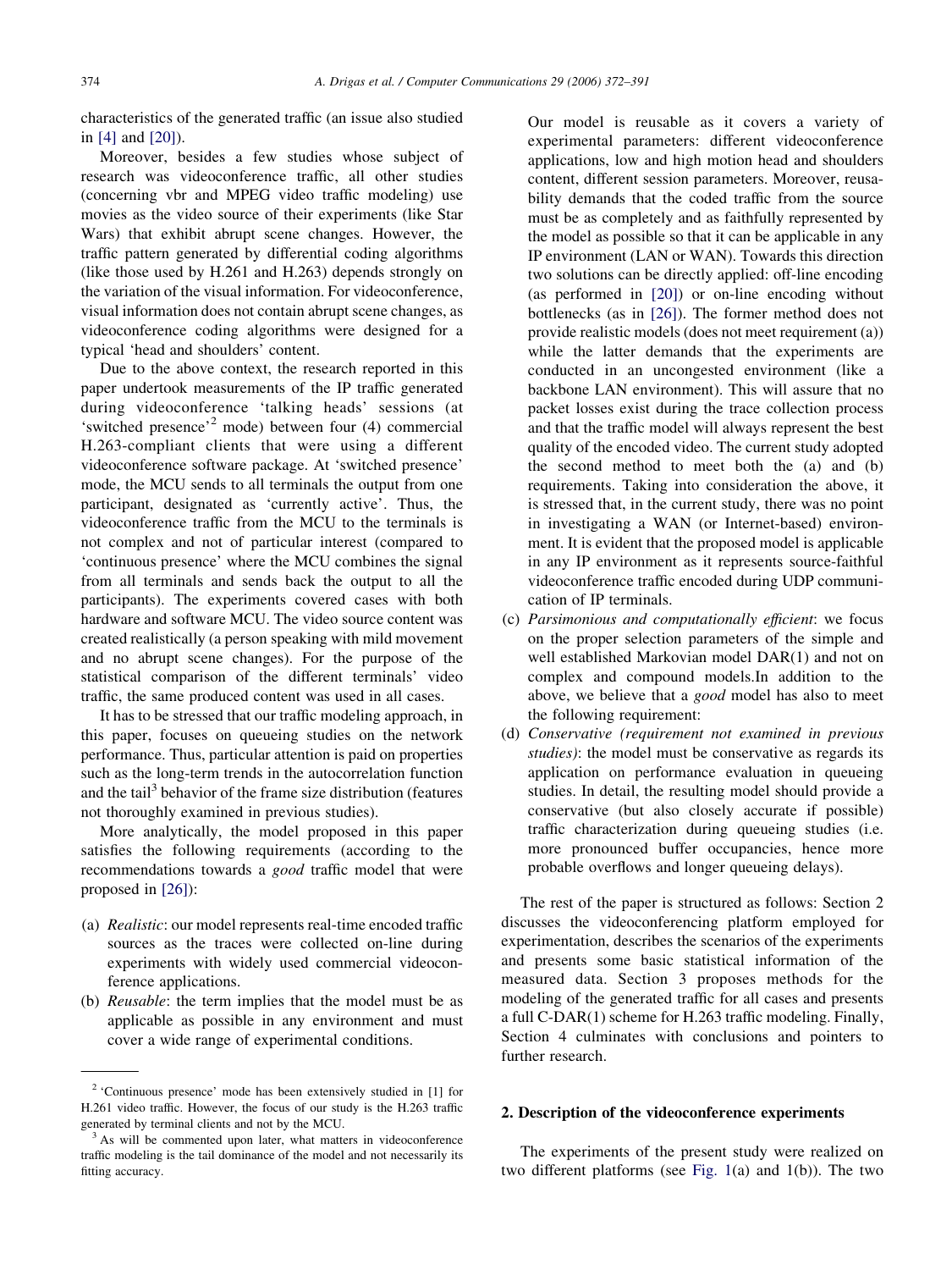<span id="page-3-0"></span>

Fig. 1. Testbed topologies in an uncongested LAN environment. JP, JoinPhone Lite; VL, Video Link Pro; NM, NetMeeting; CU, CuSeeMe.

platforms consisted of personal computers running H.263-compliant videoconference software packages and an MCU, all networked over an uncongested IP-based LAN environment (100 Mbps). Four different videoconference software packages were used: MS NetMeeting 3.0 (NM), VideoLink Pro 3.0 (VL), CuSeeMe Pro 4.0 (CU) and JoinPhone Lite (JP) and two different MCUs: CISCO IP/VC 3510 unit (Hardware) and WhitePine Meeting Point Server (Software). All the experiments were held at the 'switched' presence mode where  $QCIF<sup>4</sup> H.263$  videos are sent by all terminals to the MCU and a QCIF video is returned back (that of the 'currently active' user).

The current study examined four different factors which influence the traffic patterns generated by the terminals. These factors are presented along with the way they are tested:

- H.263 implementation: use of different videoconference software package for each terminal
- *Quality of the encoded video:* use of different target video bit rate in the MCU configuration
- Target frame rate: use of target frame rate in the MCU configuration—it is noted that a target frame rate was configured only for the CISCO MCU as Meeting Point did not pose any restriction on it. This is a basic reason of the use of both MCUs
- Motion of the videoconference content: use of two visual contents, a high-motion and a low-motion content.

The study focuses on how the above factors influence (or not) the first order statistics of the terminal-generated H.263 traffic. The answer, as supported by the consistent evidence from the experiments results, will be discussed below.

Under the needs of the above context, three experiments were designed, two with a software MCU and different session quality and one with a hardware MCU. All the software packages of the terminals were configured with the same video parameters for all the experiments (H.263— High Quality—QCIF). The terminals did not pose any restriction on the peak frame rate, except from JoinPhone Lite that was configured at a peak rate of 16 frames/s. A summary of the relevant quantities for each experiment is shown in [Table 1.](#page-4-0) It is pointed that JoinPhone Lite could not join the session of the hardware MCU, due to the restriction on its peak frame rate. Thus, NM was used instead for experiment 3 with a different visual content (VC-L). 'VC-H' and 'VC-L' stand for video content with high motion and video content with low motion correspondingly. Both video contents are typical 'head and shoulders' videos with different motion. The two different video sources were used as the input of NM in experiment 3 to test the influence of the video content motion on the H.263 traffic pattern.

In each case, the IP packets exchanged between the terminals and the MCU were captured by traffic monitoring software (Ethereal). The collected data were further postprocessed at the frame level by tracing a common packet timestamp. The produced sequences were used for further analysis.

It is important to note, here, that the analysis of previous studies at the GOP or MB level has been examined and found to provide only a typical smoothing in the sample data. We believe that the analysis of videoconference traffic at the frame level offers a realistic view of the traffic and is better for queueing studies.

Some first conclusions, as supported by the experiments' results ([Table 1\)](#page-4-0), arise concerning the influence of the four factors reported earlier. These are the following:

• There are some first clear indications of the statistical differences of the respective traffic patterns (although the same video settings and visual content have been used). It is already obvious that the four terminals utilize a different implementation of the H.263 video codec.

<sup>4</sup> We chose the QCIF format because this is the most commonly used format in commercial videoconference applications.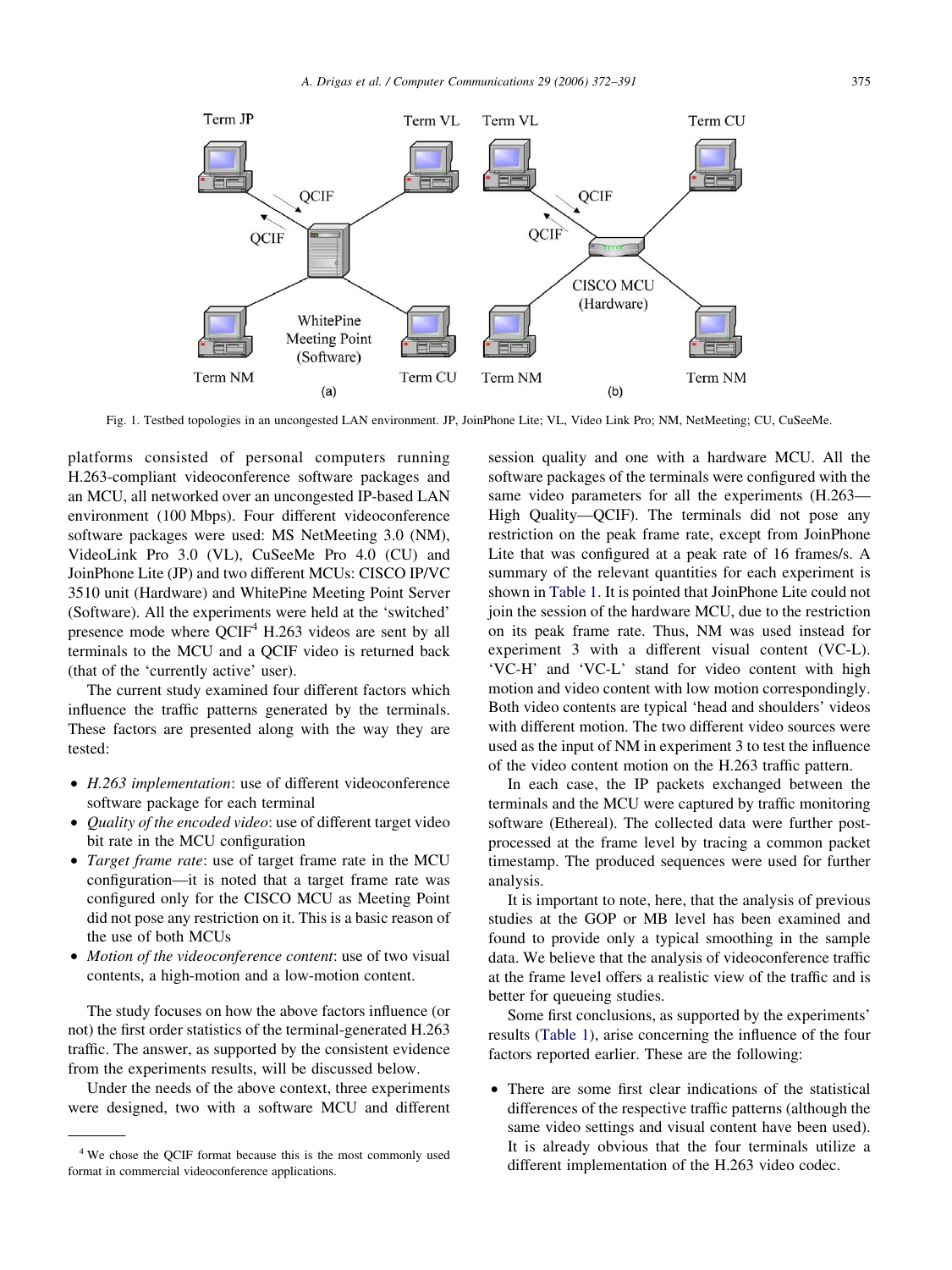<span id="page-4-0"></span>

| Experiment                     |         |                                    |           |                | $\mathbf{\hat{c}}$ |                                    |          |           |                        |                           |                         |                |
|--------------------------------|---------|------------------------------------|-----------|----------------|--------------------|------------------------------------|----------|-----------|------------------------|---------------------------|-------------------------|----------------|
|                                |         | WhitePine Meeting Point (Software) |           |                |                    | WhitePine Meeting Point (Software) |          |           |                        | CISCO MCU 3510 (Hardware) |                         |                |
| Software of terminal client    |         | ŠМ                                 |           |                | 。<br>[             | MN                                 | $\sum$   | <b>P</b>  | Ř                      | $\sum_{i=1}^{n}$          | $\overline{\mathsf{L}}$ |                |
| Video source                   | VC-H    | VC-H                               | VC-H      | VC-H           | VC-H               | VC-H                               | VC-H     | VC-H      | $VCH$<br>15<br>300/300 | VC-L                      | VC-H                    | H DA<br>K      |
| MCU frame rate (Frames/s)      |         |                                    |           |                |                    |                                    |          |           |                        |                           |                         |                |
| MCU video bit rate send/       | 300/300 |                                    |           |                | 100/100            |                                    |          |           |                        |                           |                         |                |
| received (Kbits/s)             |         |                                    |           |                |                    |                                    |          |           |                        |                           |                         |                |
| Parties                        |         |                                    |           |                |                    |                                    |          |           |                        |                           |                         |                |
| Experiment duration (s)        | 3600    |                                    |           |                | 3600               |                                    |          |           | $\frac{4}{3600}$       |                           |                         |                |
| Video frames                   | 31.745  | 10,7972                            | 41,260    | 48,884         | 31,750             | 94,654                             | 38,096   | 17,437    | 54,302<br>170          | 54,242                    | 38,215                  | 45,768         |
| Mean video bit rate (Kbits/s)  |         | 172                                | 283       | 178            | $\overline{50}$    |                                    | 125      |           |                        | 178                       | 252                     | 189            |
| Mean frame rate (Frames/s)     |         |                                    | $\equiv$  | $\overline{1}$ |                    | 54                                 |          |           |                        | $\frac{5}{2}$             | $\bar{=}$               | $\mathfrak{u}$ |
| Mean frame size (bytes)        |         | 715                                | 3082      | 1640           | $^{9}$ 16          | 256                                | 1482     | 1859      | 1407                   | 1480                      | 2964                    | 1855           |
| Variance (bytes <sup>2</sup> ) | 300,690 | 76,779                             | 3,041,900 | 1,789,900      | 307,960            | 9765                               | ,419,300 | 2,842,600 | 135,450                | 76,310                    | 2,822,100               | 2,949,600      |

• The quality of the videoconference session (different MCU video bit rate used)—as clearly indicated in experiments 1 (300/300 Kbps) and 2 (100/100 Kbps) influence the first order characteristics of all terminals besides JP (obviously due to the existence of a peak frame rate in its own configuration).

- The target frame rate factor is of no great importance for the traffic pattern (a small irregularity exists in the frame sizes histogram, as will be commented upon later). Most terminals are not influenced by the MCU target frame rate except from the terminal NM. In detail, NM tends to send frames at a higher rate (30 frames/s) when no target frame is set (experiments 1 and 2), while it sends at a lower frame rate (15 frames/s) in the case of experiment 3.
- The motion of the video content seems to influence the variance of the traffic pattern, a fact that implies a larger periodicity (lower complexity) in the traffic pattern (as remarked in experiment 3 by the comparison of the variance of NM with VC-H and NM with VC-L). This leads to the conclusion that the variance is a measure of the amount of motion of the videoconference content.

Generally, it is noted that the terminal VL sends video at a higher bit rate than the terminals CU and NM while the slowest of all is the terminal JP (apparently because of the frame rate restriction in its own configuration). Regarding frame sizes,  $NM<sup>5</sup>$  and JP produce smaller frames than VL and CU. It may also be observed that the values of the bit rate achieved are in all cases much lower than the respective maximum specifications of the MCU settings, reflecting the fact that the content of the videoconference did not exhibit dramatic scene changes, frequent zooms or other such effects. The next section will analyze the H.263 traffic of each terminal separately, proposing a corresponding traffic model and commenting more thoroughly upon the influence of the above factors.

# 3. Analysis of the video data sequences

The analysis of the H.263 traffic from all terminals to the MCU, for both experiments, confirms the general body of knowledge that literature has formed concerning videoconference traffic. In brief, the sequence of the frame sizes from a terminal can be represented as a stationary stochastic process, with an autocorrelation function quickly decaying to zero and a marginal frame-size distribution of approximately Gamma form. All frame-size distributions are Gamma-like (with a heavier tail<sup>6</sup>) and very asymmetrical (this can be seen in other studies of H.263 traffic too [\[4,20\]\)](#page-18-0).

Table 1

<sup>5</sup> From now on, we will refer to the terminals JP, VL, CU, NM as JP, VL, CU and NM correspondingly. <sup>6</sup> Tail behavior is a matter of great importance that affects queueing and

will be examined thoroughly during analysis.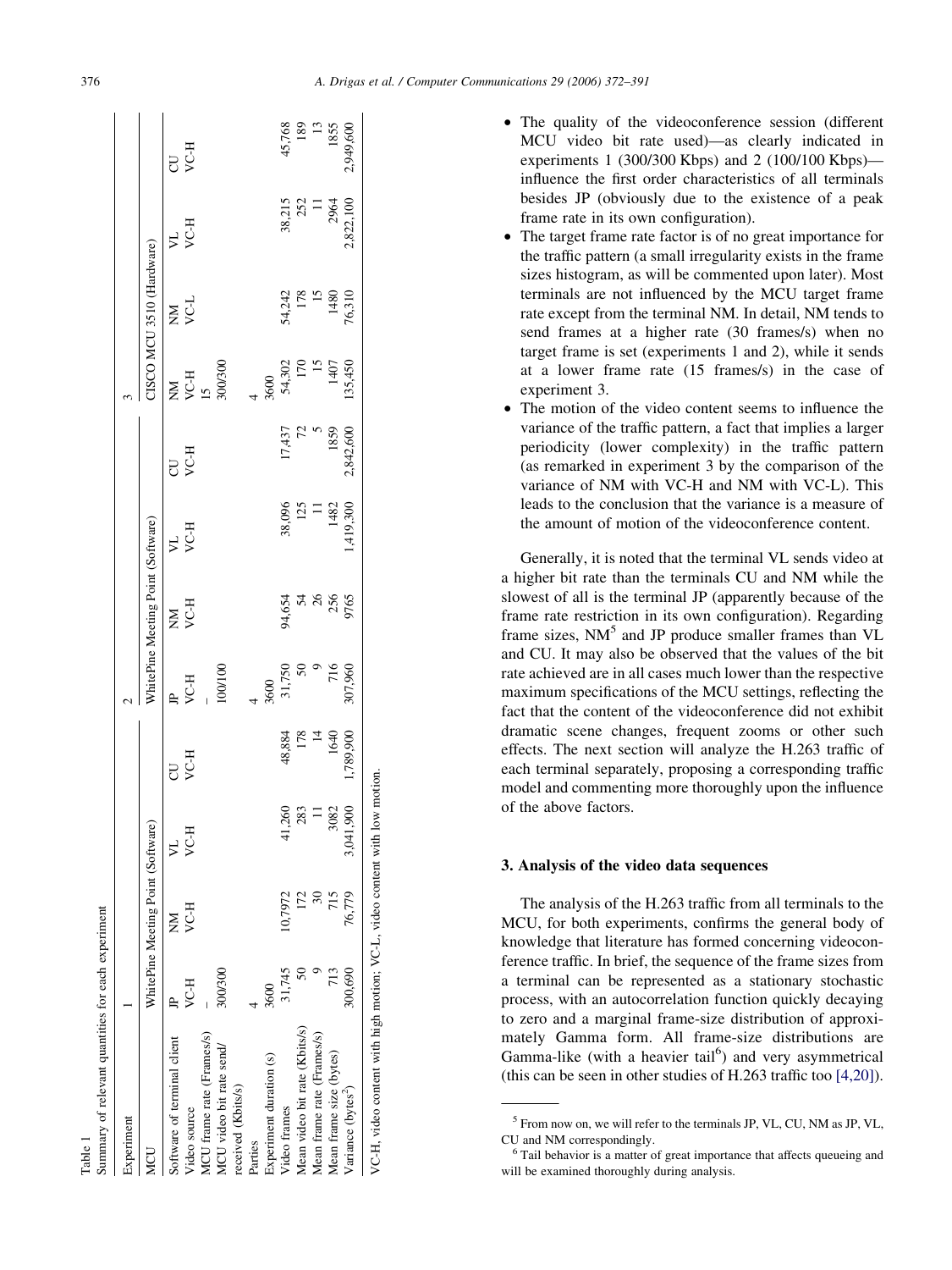These general characteristics remain invariant for all the experiments.

In checking for stationarity, each frame sequence corresponding to a terminal was split in a moderate number of windows (ten) and then the empirical density function for the frame size was calculated from the sample in each window. These windows were found to be very much alike, property suggesting that the sequence is stationary. This is in accordance with the study in [\[1\]](#page-18-0) where stationarity was found to apply for H.261 traffic. Thus, there is no point in further analyzing towards this point.

#### 3.1. Autocorrelation function analysis

As can be seen in the graphs of the ACF fitted models (see Fig. 2(a), (c), (e), (g), (i) and (j)), the ACF of H.263 traffic seems to decay quickly (almost exponentially). The strong correlations in the ACFs of JP and NM (Fig. 2(a), (g), (i) and (j)) (implying periodicities in the traffic pattern) are attributed to the similarities (temporal redundancy) that exist between sequential video frames. The comparison of the experimental results showed that the ACF of H.263 traffic is not strongly influenced by the parameters of



Fig. 2. Autocorrelation Graphs and fitted models for H.263 traffic from terminals.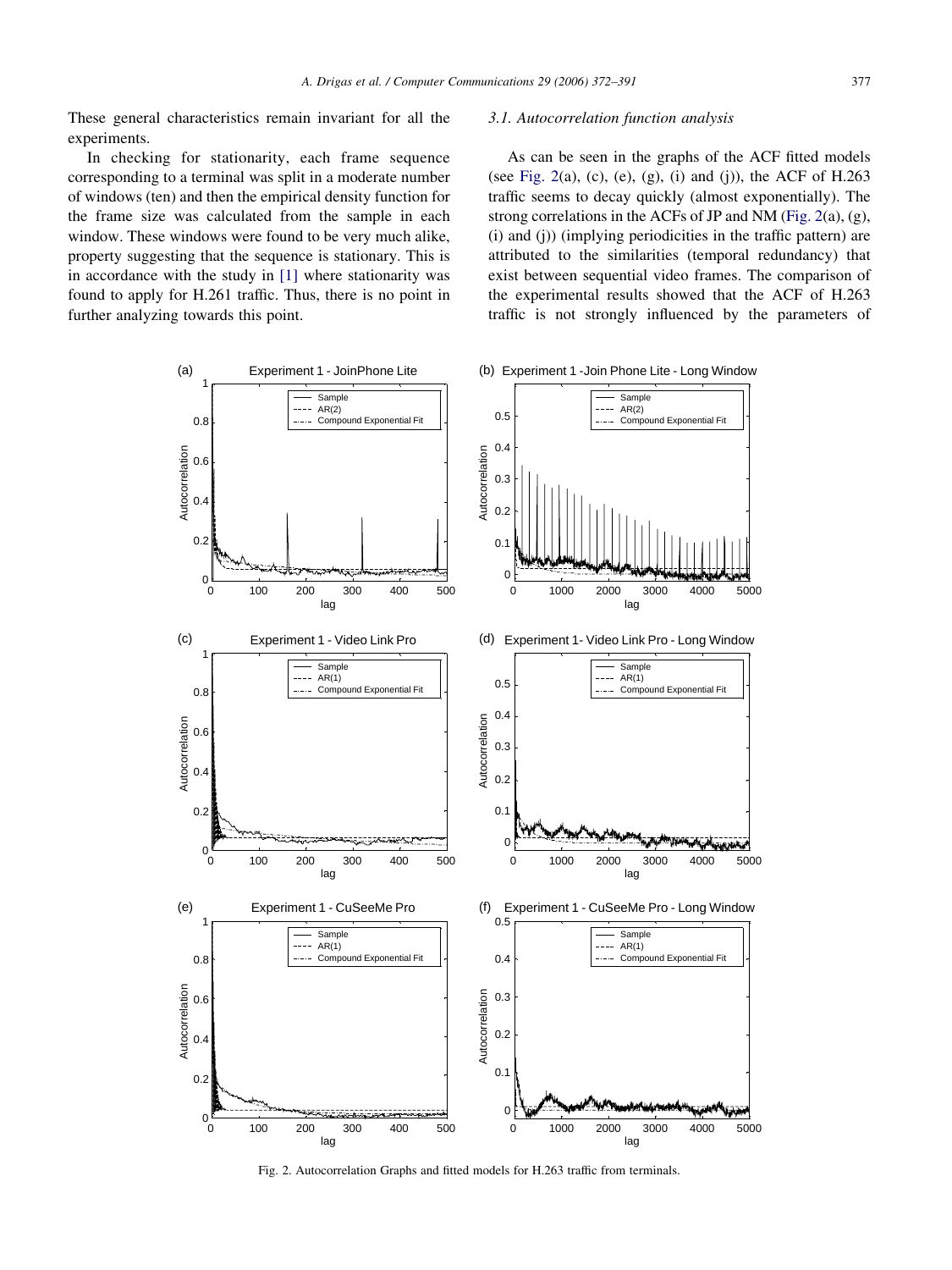

Fig. 2 (continued)

the videoconference session (quality and frame rate). Nevertheless, the ACF is different for each terminal, a fact obviously caused by the different implementations of the H.263 codec.

To be more specific, the ACFs of VL and CU (Fig. 2(c) and (e)) have an almost similar behavior, a fact that indicates the statistical resemblance of the two traffic patterns (implying similarities in the implementation of the H.263 codec of the two videoconference software packages). A strong periodicity every 160 lags can be seen in the ACF of JP (Fig.  $2(a)$ ), maybe suggesting that during the session, JP is periodically sending Intra frames at regular intervals. Even stronger correlations appear in the ACF of NM (Fig.  $2(g)$ , (i) and (j)).

The low-motion video content, 'VC-L', used in experiment 3 for NM, caused a larger periodicity in the ACF (see Fig. 2(j) compared to Fig. 2(i)). The results of the ACF analysis (graphs and fitted models) will be presented for each software terminal in experiment 1, for NM (VC-H and VC-L) in experiment 3 and numerical values of the fitted models will be given for all experiments.

To find the most accurate fitting model for the ACF of H.263 traffic, three different methods, reported in literature were used. The first two were proposed for modeling H.261 terminals traffic in multipoint videoconference at 'continuous presence' [\[1\]](#page-18-0). The third one is an AR-based approach proposed in [\[12\]](#page-18-0) that estimates the parameters and eigenmodes of AR models of arbitrary order. In our study the particular method was used to estimate the parameters of the correlation coefficients of the AR(1) and AR(2) models<sup>7</sup>. More analytically, the methods used are the following:

1. A weighted sum of two geometric terms [\[1\]](#page-18-0)

$$
\rho_k = w\lambda_1^k + (1 - w)\lambda_2^k, \quad \text{with} \quad |\lambda_2| < |\lambda_1| < 1 \tag{1}
$$

2. A geometrically dumped sinusoid [\[25\]](#page-18-0) of the form:

$$
\rho_k = \frac{\lambda^k \cos(\theta_k + \psi)}{\cos \psi} \tag{2}
$$

3.  $AR(1)$  and  $AR(2)$  models:

$$
AR(1): X_n = w + \alpha_1 X_{n-1} + C
$$
 (3)

$$
AR(2): x_n = w + \alpha_1 X_{n-1} + \alpha_2 X_{n-2} + C \tag{4}
$$

<sup>&</sup>lt;sup>7</sup> Although literature reports that AR(2) [\[13\]](#page-18-0) or even of higher order  $AR(p)$  models [\[24\]](#page-18-0) produce a better match than  $AR(1)$  models,  $AR(1)$ seems to perform well for H.263 traffic (as will be commented upon later).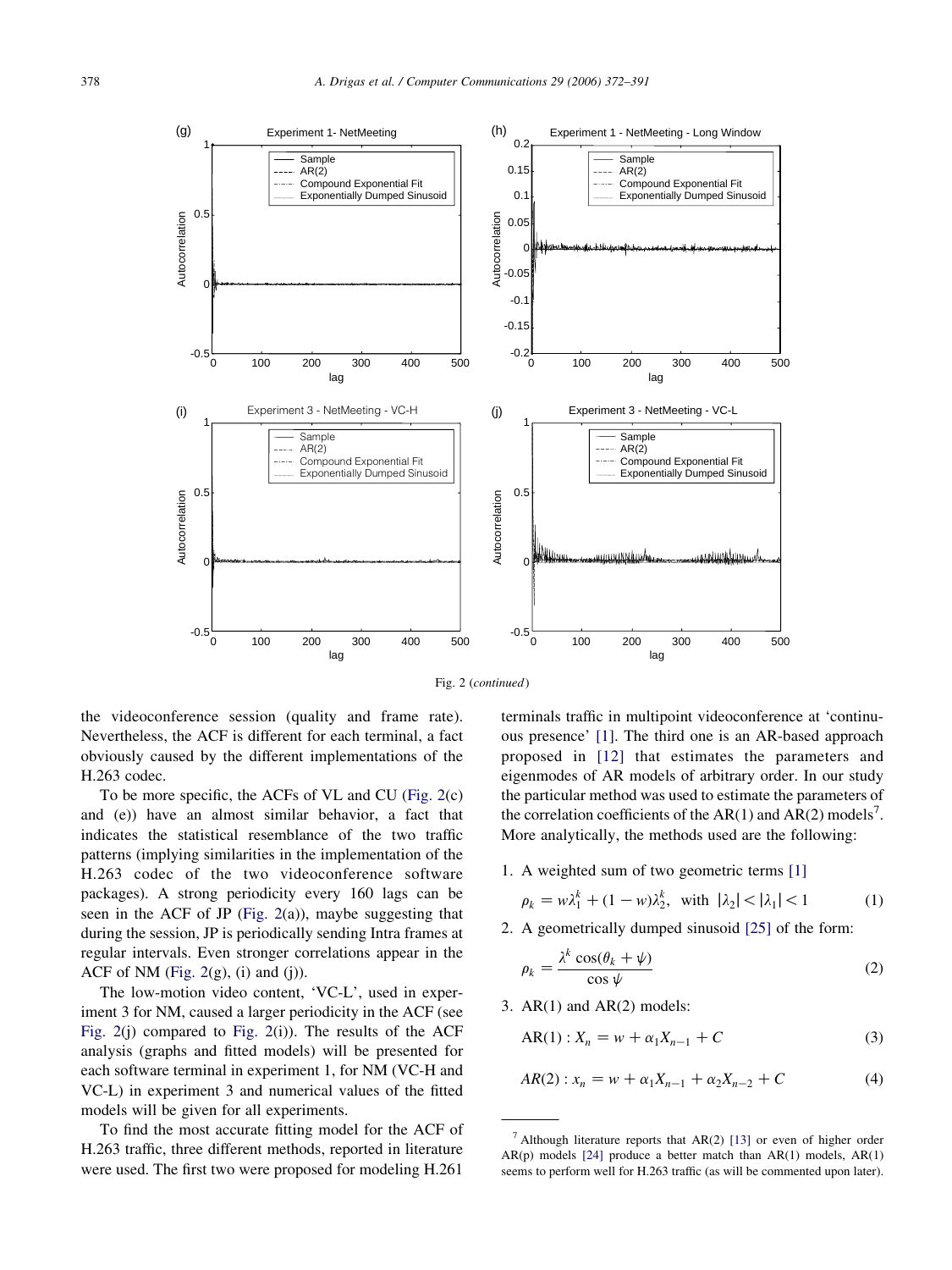|        | г.<br>fitted to sample  |
|--------|-------------------------|
|        |                         |
|        |                         |
| able 2 | arameters<br>۲<br>lode. |

|                                       |     | Dumped sinusoid fit   | $\rho_{\kappa} = \lambda^{\kappa} \cos + (\theta_{\kappa} - \psi) / \cos \psi$ |
|---------------------------------------|-----|-----------------------|--------------------------------------------------------------------------------|
| Aodel parameters fitted to sample ACF |     | ompound exponential 1 | $\rho_k = w\lambda_1^{\kappa} + (1 - w)\lambda_2^{\kappa}$                     |
|                                       | Eхр |                       |                                                                                |

<span id="page-7-0"></span>

|              |                                                                   | Compound exponential fit |        | Dunnped | sinusoid fit                                                                   |                  | AR(1)                                                               |                                                          |             | AR(2)     |                                                     |                                                 |             |
|--------------|-------------------------------------------------------------------|--------------------------|--------|---------|--------------------------------------------------------------------------------|------------------|---------------------------------------------------------------------|----------------------------------------------------------|-------------|-----------|-----------------------------------------------------|-------------------------------------------------|-------------|
|              | $\rho_{\kappa} = w\lambda_1^{\kappa} + (1 - w)\lambda_2^{\kappa}$ |                          |        |         | $\rho_{\kappa} = \lambda^{\kappa} \cos + (\theta_{\kappa} - \psi) / \cos \psi$ |                  | $X_n = w + \alpha_1 X_{n-1} + C$                                    |                                                          |             |           | $X_n = w + \alpha_1 X_{n-1} + \alpha_2 X_{n-2} + C$ |                                                 |             |
|              |                                                                   | $\overline{z}$           | L2     |         | Φ                                                                              | ⇒                |                                                                     | $\alpha_1$                                               |             |           | $\alpha_1$                                          | $\alpha$                                        |             |
|              | 0.1058                                                            | 0.9972                   | 0.6803 | 0.1355  | 6.2832                                                                         | 4.7124           | 0.0297                                                              | 0.4854                                                   | 1900091641  | 0.0177    | 0.4853                                              | 0.2001                                          | 0.0007129   |
| Σ            | 0.0008                                                            | 0.9999                   | 0.4288 | 0.2972  | 1.957                                                                          | $-1.329$         | 0.0002154                                                           | $-0.2809$                                                | 0.00002492  | 0.0002336 | $-0.0974$                                           | $-0.0839$                                       | 0.000018642 |
| <b>Z</b>     | 0.1144                                                            | 0.9970                   | 0.759  | 0.2024  | $-6.283$                                                                       | 1.5708<br>4.7124 | 0.0025                                                              | 0.8695                                                   | 0.000041826 | 0.0004708 | 1.2107                                              |                                                 | 0.000012335 |
|              | 0.1822                                                            | 0.9861                   | 0.6143 | 0.1319  | 6.2832                                                                         |                  | 0.0056                                                              | 0.6814                                                   | 0.00041838  | 0.0001146 | 1.1021                                              | $-0.2372$<br>$-0.1286$                          | 0.000018572 |
| Eхр          |                                                                   |                          |        |         |                                                                                |                  |                                                                     |                                                          |             |           |                                                     |                                                 |             |
| $\triangleq$ | 1.0992                                                            | 0.9972                   | 0.6801 |         |                                                                                |                  |                                                                     | 0.4619                                                   | 0.001       | 0.019     |                                                     |                                                 | 1,00085667  |
| Σ            | 0.0013                                                            | 0.9996                   | 0.4584 | 0.2295  | 1.9973                                                                         | $-1.383$         | $\begin{array}{c} 0.0293 \\ 0.0018 \\ 0.0155 \\ 0.0401 \end{array}$ | $-0.2193$<br>0.7295<br>0.7177                            | 0.000085027 | 0.0013    | 0.4431<br>0.2564<br>1.1671                          | $\begin{array}{c} 0.2018 \\ 0.0313 \end{array}$ | 0.000051467 |
| $\nabla$     | 0.0811                                                            | 0.9985                   | 0.8044 | 0.3881  | 6.2728                                                                         | 1.8212           |                                                                     |                                                          | 1.00014596  | 0.0031    |                                                     |                                                 | 0.000015599 |
| 5            | 0.793                                                             | 0.9985                   | 0.7283 |         |                                                                                |                  |                                                                     |                                                          | 0.00022243  | 0.0067    | 1.1108                                              | $-0.2255$<br>$-0.1606$                          | 0000034146  |
| Exp          |                                                                   |                          |        |         |                                                                                |                  |                                                                     |                                                          |             |           |                                                     |                                                 |             |
| ξ            | 0.0977                                                            | 0.9972                   | 0.7435 |         |                                                                                |                  |                                                                     |                                                          | 0.00015733  | 0.0025    | 1.2185                                              |                                                 | 1.00068922  |
|              | 0.8414                                                            | 0.9782                   | 0.644  | 0.7457  | 18.85                                                                          | 4.7134           | $\begin{array}{c} 0.0174 \\ 0.0018 \\ 0.013 \end{array}$            | $\begin{array}{c} 0.675 \\ 0.6359 \\ -0.153 \end{array}$ | 0.00031755  |           | 0.9784                                              | $-0.2685$<br>$-0.0463$                          | 0.00004459  |
| NM (VCH)     | 0.0222                                                            | 0.9963                   | 0.525  | 0.0307  | 3.1386                                                                         | $-1.571$         |                                                                     |                                                          | 1.00074     | 0.014     | $-0.3218$                                           | 0.0578                                          | 0.000018346 |
| NM (VCL)     | 0.0052                                                            | 0.9975                   | 0.4712 | 0.3796  | 1.634                                                                          | $-1.216$         | 0.0037                                                              | $-0.1564$                                                | 0.00010112  | 0.0044    | $-0.089$                                            | $-0.1489$                                       | 0.00002615  |

Methods (1) and (2) were tested with a least squares fit to the autocorrelation samples for the first 500 lags. Method 3 returns least squares estimates of the intercept vector  $w$ , of the coefficient matrices  $\alpha_1$ ,  $\alpha_2$  and of the noise covariance matrix C. All models were compared against the samples over a wider range of lags (up to 5000) to verify that they are capable of capturing the long-term trends of the ACF decay. Numerical values for the results appear in Table 2, while the graphs of the fitted models are compared to the sample ACFs in Fig. 2. The most dominant model for all cases is the Compound Exponential Fit as it is able of capturing the long-term trends of the ACF better than the other models (see Fig. 2(b), (d), (f) and (h)). The dumped sinusoid (of similar behavior as in [\[1\]\)](#page-18-0) did not fit well (decayed much faster than the sample ACF) and thus is not depicted. Only in case of NM, where very strong correlations exist, it produced a satisfying fit (see Fig. 2(g), (i) and (j)).  $AR(1)$ performed satisfactorily for VL and CU where AR(2) failed to fit (see Fig.  $2(c)$  and  $(e)$ ). On the contrary,  $AR(2)$  was better in cases of JP and and NM where AR(1) failed (see Fig. 2(a) and (g)). It is insighted that  $AR(1)$  performs well in traffic patterns with no strong correlations (such as ACFs of VL and CU) while AR(2) is better for cases where periodicities exist (ACFs of JP and NM).

Taking into account that the long-term decay rate is the most important factor for queueing, it is evident that a proper model for fitting the autocorrelation function of H.263 traffic is the Compound Exponential Fit. In fact, what matters is the autocorrelation coefficient  $\lambda_1$  in (1) as it tends to capture the long-term behavior of the ACF. The retention of this model is further verified by previous studies [\[1,13\]](#page-18-0) for videoconference traffic where values of  $\lambda_1$  were found to be near 0.98 (see Table 2 for numerical values of  $\lambda_1$ ). This being the case, a further study towards new or more complex models is of no point.

## 3.2. Probability distribution function analysis

Now, we may proceed to the analysis of the PDF of the traffic patterns' frame sizes which is one of the main points of the current study. In actuality, all the density distributions seem to fit a Gamma-like shape with a heavy tail and asymmetry. This is less obvious in the case of NM whose PDF is bell-shaped (see [Fig. 5](#page-13-0)(d), (e), (f)) (fact confirmed by a previous study of H.261 traffic of the terminal NM [\[1\]\)](#page-18-0). On the contrary, the PDFs of JP, VL and CU are strongly asymmetrical (see for example Figs.  $3(g)$ ,  $6(g)$  and  $7(h)$ ) in all cases. This irregularity makes it difficult to find a good distribution that fits reasonably well. Several distributions have been proposed for fitting the PDF of videoconference traffic, other simple (e.g. Gamma, Log-normal, Weibull) and other more complex (e.g. compound normal distribution). However, the one established and mostly used in video traffic modeling is the Gamma density function. This being the case, in this study, we focused on the proper selection of the parameters of the Gamma density and not on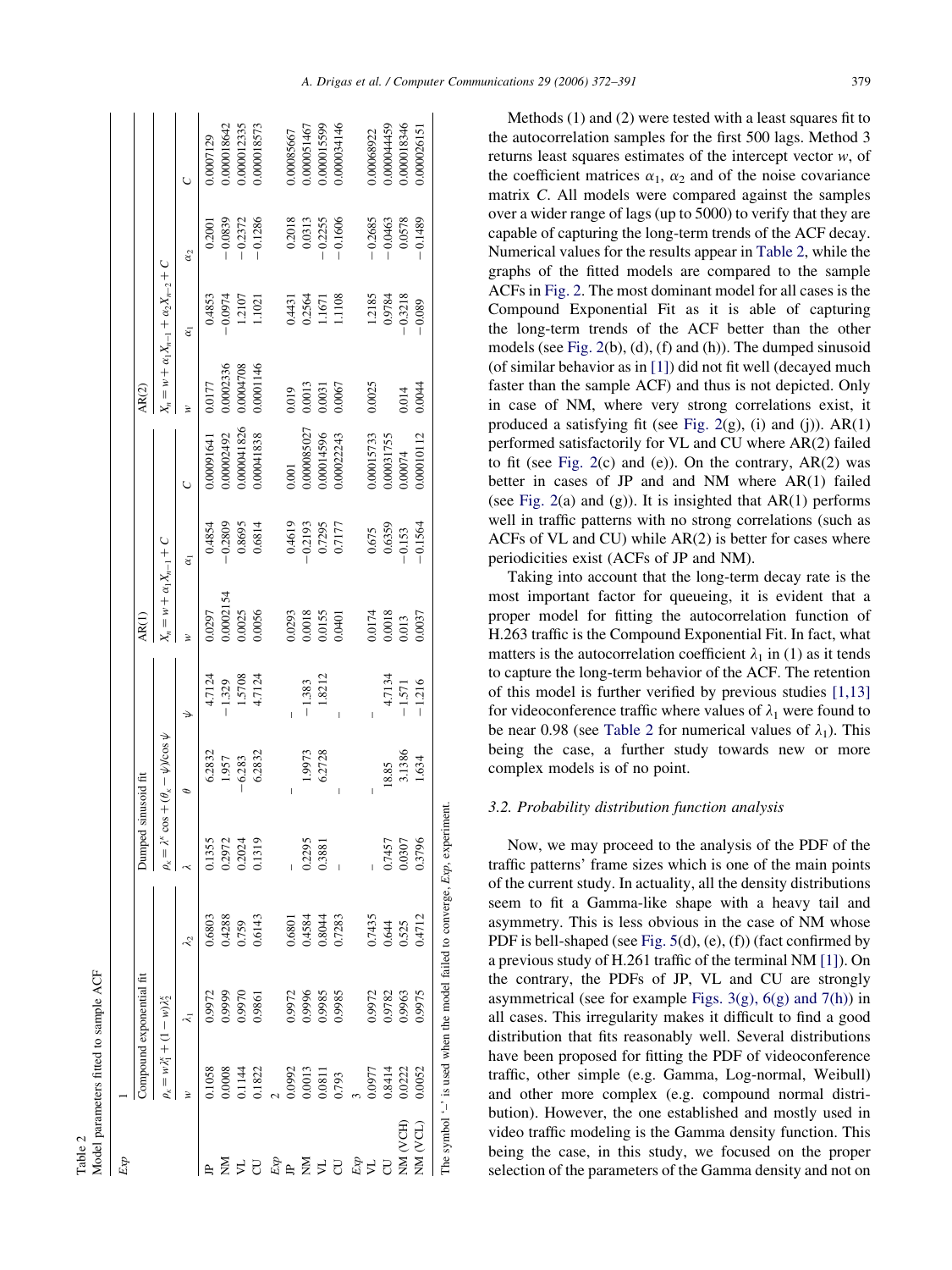<span id="page-8-0"></span>

Fig. 3. Frame size histograms-Gamma models,  $Q-Q$  plots and complementary probability functions for terminal JP in experiment 1.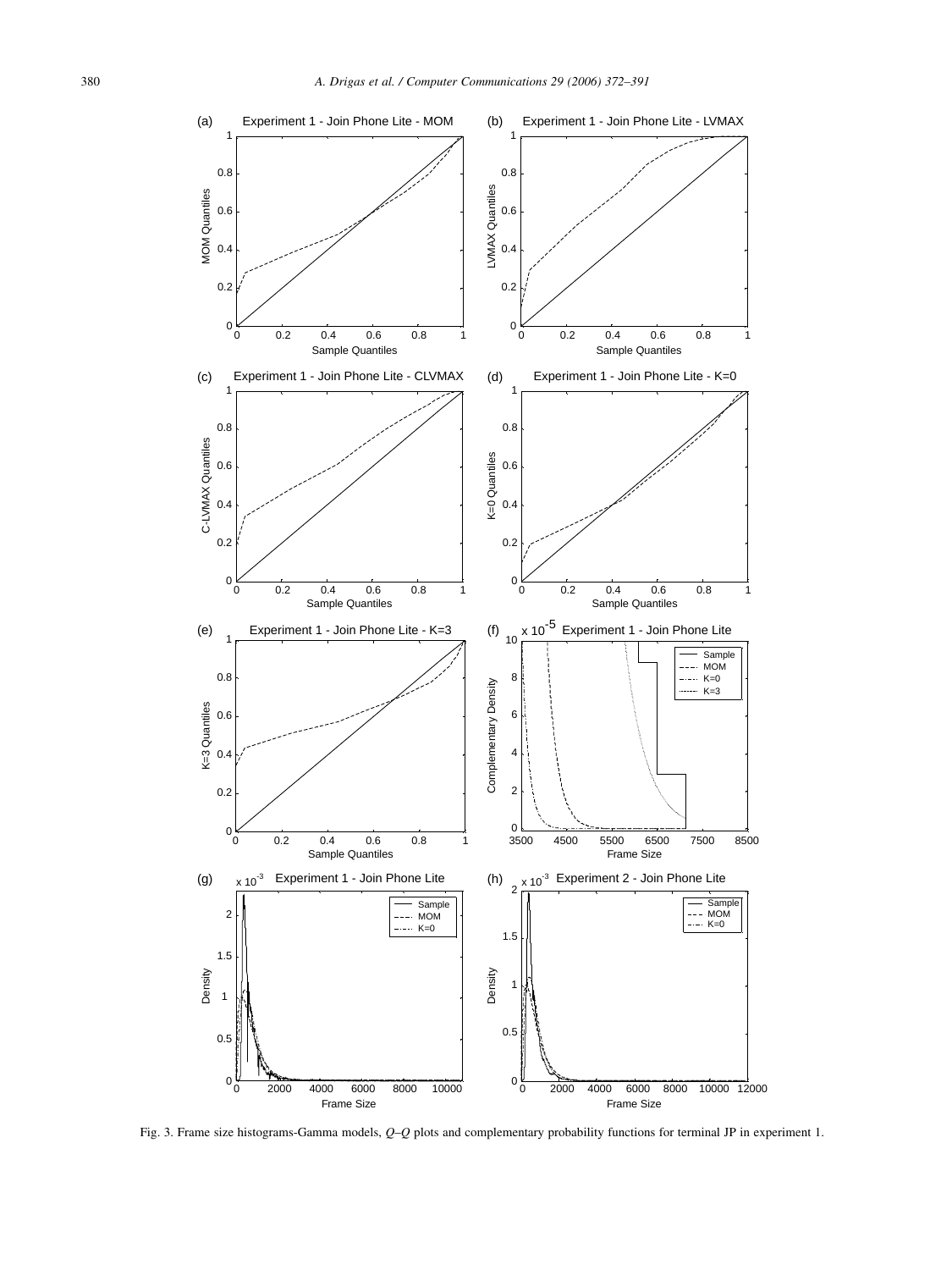finding new complex, heuristic solutions that would probably not meet the requirements (b) and (c) reported in Section 1.

On the basis of using a single distribution to fit the empirical data, we have to note that the complex nature of the sample PDF can never be perfectly 'captured' by a distribution generating frame sizes according to a declared mean and standard deviation, and therefore, none of the fitting attempts (including the Gamma density), as good as they might be, can achieve perfect accuracy. However, there is a basic requirement that the model should meet in order to be suitable for further analysis (with respect to queueing). The model must be tail dominant (feature included in the requirement (d)): that means that the probabilities values of the model around the PDF tail must be lager or approximately equal to the corresponding values of the sample. The distribution tail, by containing the probabilities of events corresponding to large frames, thus high bit rates, is a critical aspect to capture in a queueing model. Neglecting, it may cause wrong calculations in buffer overflow estimations.

On the above basis, the Gamma density function will be used to fit the empirical PDFs.

$$
f(x) = \frac{1}{\Gamma(p)} \frac{1}{\mu} \left(\frac{x}{\mu}\right)^{p-1} e^{-(x/\mu)}, \mu, p > 0, x \ge 0
$$

where

$$
\Gamma(p) = \int_0^\infty u^{p-1} e^{-u} du \tag{5}
$$

To calculate the  $p$  and  $\mu$  parameters of the Gamma density, three previously applied methods and a class of new methods were evaluated. The older ones were used for modeling H.261 traffic from NM terminals to the MCU in [\[1\]](#page-18-0) while the new methods are based on a class of methods of moments estimators for the Gamma density, presented recently in [\[22\].](#page-18-0) More explicitly, the first three methods are the following:

1. MOM (Methods of moments). When the mean,  $m$ , and the variance, v, of the data sample are known, the method of moments produces estimates for the shape and scale parameters of the Gamma distribution:

$$
p = \frac{m^2}{v}
$$
 and  $\mu = \frac{v}{m}$ 

2. LVMAX. The LVMAX method relates the histogram's peak to the location at which the Gamma density achieves its maximum and to the value of this maximum. The values of the shape and scale parameters are derived from:

$$
p = 2\pi x^{*2} f^{*2} + 1
$$
 and  $\mu = \frac{1}{2\pi x^{*} f^{*2}}$ 

where  $f^*$  is the unique maximum of the histogram density at  $x^*$ .

3. C-LVMAX. The third method is an application of the LVMAX method to the self-convolution of the histogram. In this method:

$$
p = \frac{2\pi x^{*2} f^{*2} + 1}{2}
$$
 and  $\mu = \frac{1}{2\pi x^{*} f^{*2}}$ 

As will be commented upon later, the above three methods were tried and, except the conventional MOM method, were not tail dominant in most cases.

4.  $K=k$ . The class of methods of moments estimators studied in [\[22\]](#page-18-0) is a new body of knowledge in statistical science and (to the best knowledge of these authors) has never been tested for videoconference traffic modeling. The members of this family are very easy to compute, relative to the maximum likelihood estimation or its commonly used approximation. More specifically, this method is a class of moment estimators (a vector  $\theta_k$  of values for p and  $\mu$ ):

$$
\boldsymbol{\theta}_k = (p_k, \mu_k)^T \text{ with } \mu_k = \frac{m}{p_k}, \ k \ge 0
$$

If  $\mathbf{x}=(x_1, x_2,...,x_n)$  is the vector of the data sample (frame sizes) and the vector  $x_k = \{x_1^k, x_2^k, \ldots, x_n^k\}$  then the values for the  $p$  and  $\mu$  parameters of the Gamma function are easily calculated as follows:

$$
p_k = \frac{mm_k}{k^{-1}S(\mathbf{x}_k, \mathbf{x})}, k > 0
$$

$$
p_k = \frac{m}{S(\ln \mathbf{x}, \mathbf{x})}, k = 0
$$

where *m* is the mean of **x**,  $m_k$  the mean of  $\mathbf{x}_k$  and  $S(\mathbf{a}, \mathbf{b})$  the covariance of the vectors a and b. The flexibility of this method is evident as for various values of  $k (k \ge 0)$  new values for the shape and scale parameters are computed and as a result a different fitting method is tested. From now on, in the current study, this method will be referred to as  $K=$ 'value of k' (for example  $K=0, 2, 3$ ). As will be proved later, this method has been tried as an unconventional fitting method (although sufficiently simple) due to its ability to capture conservatively (asymptotically tight though) the tail region of the PDF (meeting in this way the requirement of tail dominance (d)).

After extensive testing, we concluded that among the class of the fourth method only the  $K=0$  and 3 models are suitable (with respect to queueing behavior) for H.263 traffic. Especially, the  $K=3$  model has the advantage of capturing conservatively the PDF tail, a fact that makes it suitable for further queueing analysis. Given these conclusions, modeling analysis and evaluation will be presented for the following five methods: MOM, LVMAX, C-LVMAX,  $K=0$  and 3. The numerical results (p and  $\mu$ values) from the application of the above parametersmatching methods in the data appear in [Table 3.](#page-10-0)

The modeling evaluation of the above methods has been performed from the point of queueing. As a consequence, we thoroughly examined fits of cumulative distributions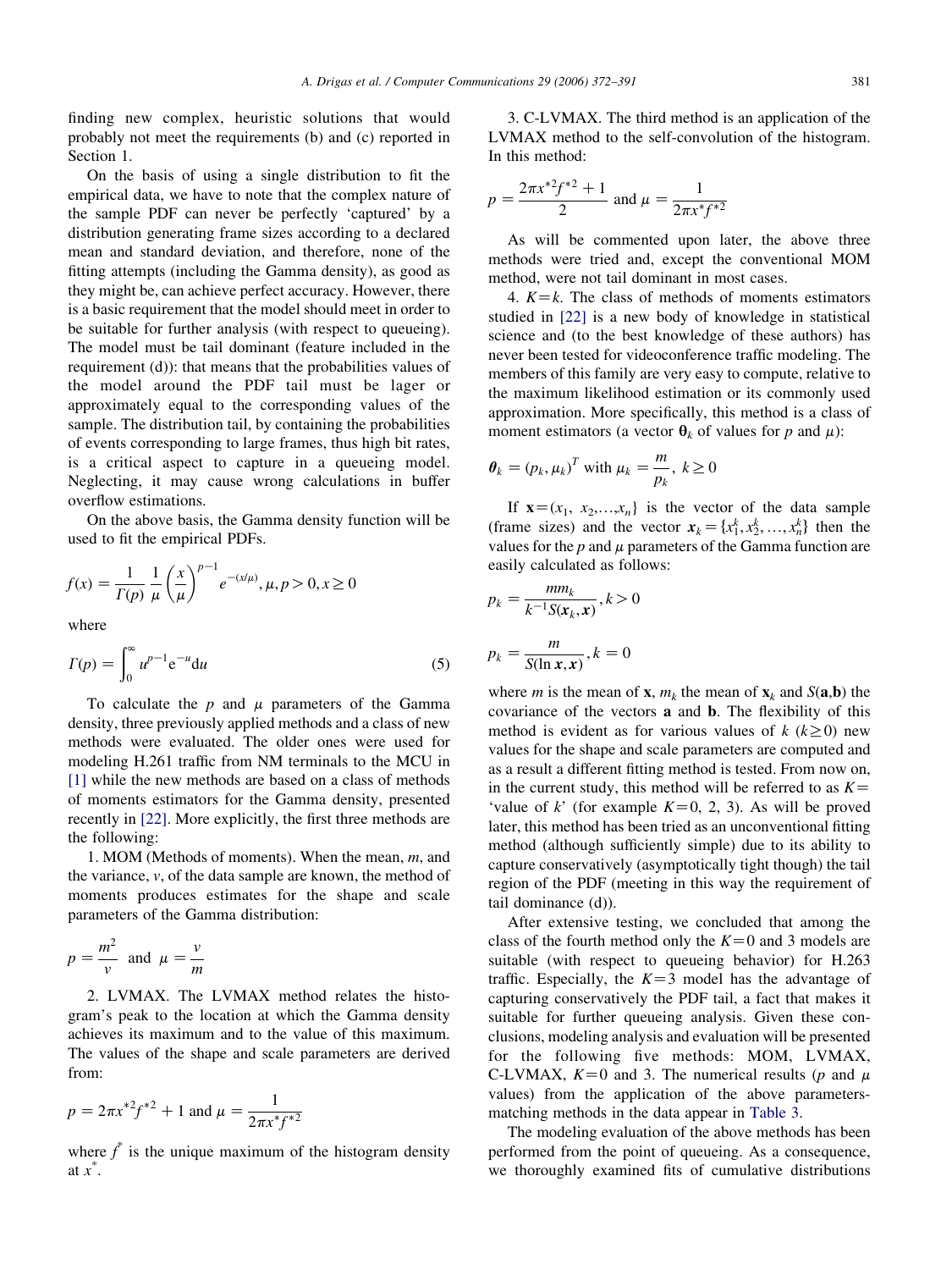<span id="page-10-0"></span>

| Table 3                                                                         |  |
|---------------------------------------------------------------------------------|--|
| Gamma parameters for the various fitting methods applied to the terminals' data |  |

|             |                  |        | <b>LVMAX</b>     |        | C-LVMAX          |        | $K=0$            |        | $K=3$            |        |
|-------------|------------------|--------|------------------|--------|------------------|--------|------------------|--------|------------------|--------|
|             | $\boldsymbol{p}$ | $\mu$  | $\boldsymbol{p}$ | $\mu$  | $\boldsymbol{p}$ | $\mu$  | $\boldsymbol{p}$ | $\mu$  | $\boldsymbol{p}$ |        |
| Exp         |                  |        |                  |        |                  |        |                  |        |                  |        |
| JP          | 1.69             | 421.51 | 5.56             | 83.09  | 2.36             | 223.98 | 2.67             | 267.29 | 0.74             | 961.15 |
| <b>NM</b>   | 6.66             | 107.33 | 13.71            | 66.19  | 7.94             | 102.78 | 5.44             | 131.52 | 8.46             | 84.58  |
| VL          | 3.12             | 987    | 7.69             | 250.21 | 4.32             | 623.82 | 4.02             | 765.75 | 2.03             | 1521.8 |
| <b>CU</b>   | 1.5              | 1091.4 | 2.53             | 444.62 | 1.5              | 970.59 | 1.98             | 828.29 | 1.04             | 1580.5 |
| Exp         | $\overline{2}$   |        |                  |        |                  |        |                  |        |                  |        |
| JP          | 1.66             | 430.39 | 6.24             | 76.47  | 2.44             | 214.69 | 2.67             | 267.87 | 0.66             | 1082.5 |
| <b>NM</b>   | 6.73             | 38.1   | 21.74            | 13.41  | 12.96            | 21.43  | 7.51             | 34.12  | 2.43             | 105.59 |
| VL          | 1.55             | 958.02 | 4.79             | 182.78 | 2.8              | 473.35 | 2.19             | 677.14 | 1.04             | 1418.2 |
| <b>CU</b>   | 1.22             | 1529.1 | 2.24             | 500.3  | 1.05             | 1523.3 | 1.53             | 1216.3 | 1.01             | 1846.9 |
| Exp         | 3                |        |                  |        |                  |        |                  |        |                  |        |
| $NM$ (VC-H) | 14.62            | 96.27  | 24.34            | 66.5   | 15.23            | 94.36  | 12.87            | 109.37 | 16.92            | 83.15  |
| $NM$ (VC-L) | 28.7             | 51.56  | 61.41            | 25.94  | 40.34            | 38.41  | 25.4             | 58.27  | 32.52            | 45.51  |
| VL          | 3.11             | 952.27 | 8.73             | 219.92 | 4.47             | 606.52 | 4.04             | 734.07 | 2.02             | 1468.1 |
| <b>CU</b>   | 1.17             | 1589.9 | 3.14             | 394.37 | 1.27             | 1174.2 | 1.68             | 1107.5 | 0.84             | 2213.7 |

and dominance in the tail region. This was done as follows: the sample and the model quantiles were plotted to test fitting accuracy (Cumulative  $Q-Q$  plot). The sample quantiles derive from the PDF (cumulative distribution) of the sample and the model quantiles from the incomplete Gamma function  $f_{\text{inc}}(x/\mu, p)$  of the corresponding model where:

$$
f_{\text{inc}}(x, p) = \frac{1}{\Gamma(p)} \int_0^x e^{-1} t^{p-1} dt
$$
 (6)

and  $\Gamma(p)$  derives from (5).

The  $Q-Q$  plots of the above method refer to cumulative distributions (probabilities of not exceeding a threshold). Thus, the tail behavior for the fit is indicated by the neighborhood of quantiles around 1. If the model's quantiles are lower than the sample quantiles in that neighborhood, the model is considered to be conservative (with respect to queueing). For more detail around that neighborhood, the complementary PDF is plotted together with the complementary Gamma function in the large frames region (tail). This method gives valuable indications about the tail behavior of each model (tendency of the model to move to 'high bandwidth' states) and a measure of their conservativeness concerning queueing.

In the following paragraphs, PDF modeling will be performed applying the above methods. Modeling results, commented for each case separately, lead to conclusions about the proposed models.

#### 3.2.1. PDF analysis of terminal JoinPhone lite

The probability distribution functions of the traffic generated by JP were found to be strongly asymmetrical, see Fig.  $3(g)$  and (h). Both the traffic patterns of JP in experiments 1 and 2 were statistically identical reflecting the fact that there was no influence of the videoconference session parameters on the generated traffic pattern.

The  $Q-Q$  plots of experiments 1 and 2 (results are depicted only for experiment 1) showed that the MOM and  $K=0$  models performed better with respect to the requirement of tail dominance (see [Fig. 3\(](#page-8-0)a) and (d)) than the LVMAX and C-LVMAX models [\(Fig. 3](#page-8-0)(b) and (c)). More analytically, the MOM and  $K=0$  methods did not manage to follow closely the histogram in all quantiles (especially in the first ones and more notable in the case of MOM). However, this phenomenon is not critical with respect to queueing as what is important is the conservativeness of the model at the higher rate states (large frame sizes). The model  $K=3$ , although being conservative in the large frames region (tail), declines considerably in the small frames region [\(Fig. 3](#page-8-0)(e)). The complementary density plot of [Fig. 3\(](#page-8-0)f) indicates the tail behavior of the MOM,  $K=0$ and 3 model. Finally, the PDFs and the Gamma models for MOM and  $K=0$  are depicted in [Fig. 3](#page-8-0)(g) and (h) for experiments 1 and 2 correspondingly (as reported previously, terminal JP did not join the videoconference session of the experiment 3).

#### 3.2.2. PDF analysis of terminal NetMeeting

The frame size histograms of NM were found to be symmetrical enough compared to the other terminals. In experiment 1, the absence of a target frame rate caused a greater than usual irregularity in the small frames region as shown in Fig. 4(h) and (i). In a lower video bit rate session (experiment 2), the frame size histogram consisted mostly of the small frames contribution and as a consequence, the PDF was more narrow and tall (see [Fig. 5\(](#page-13-0)d)). More explicitly, in experiment 1, the models MOM, C-LVMAX,  $K=0$  and 3 were found to be the most dominant (see Fig. 4(a)–(e)). The MOM, C-LVMAX and  $K=0$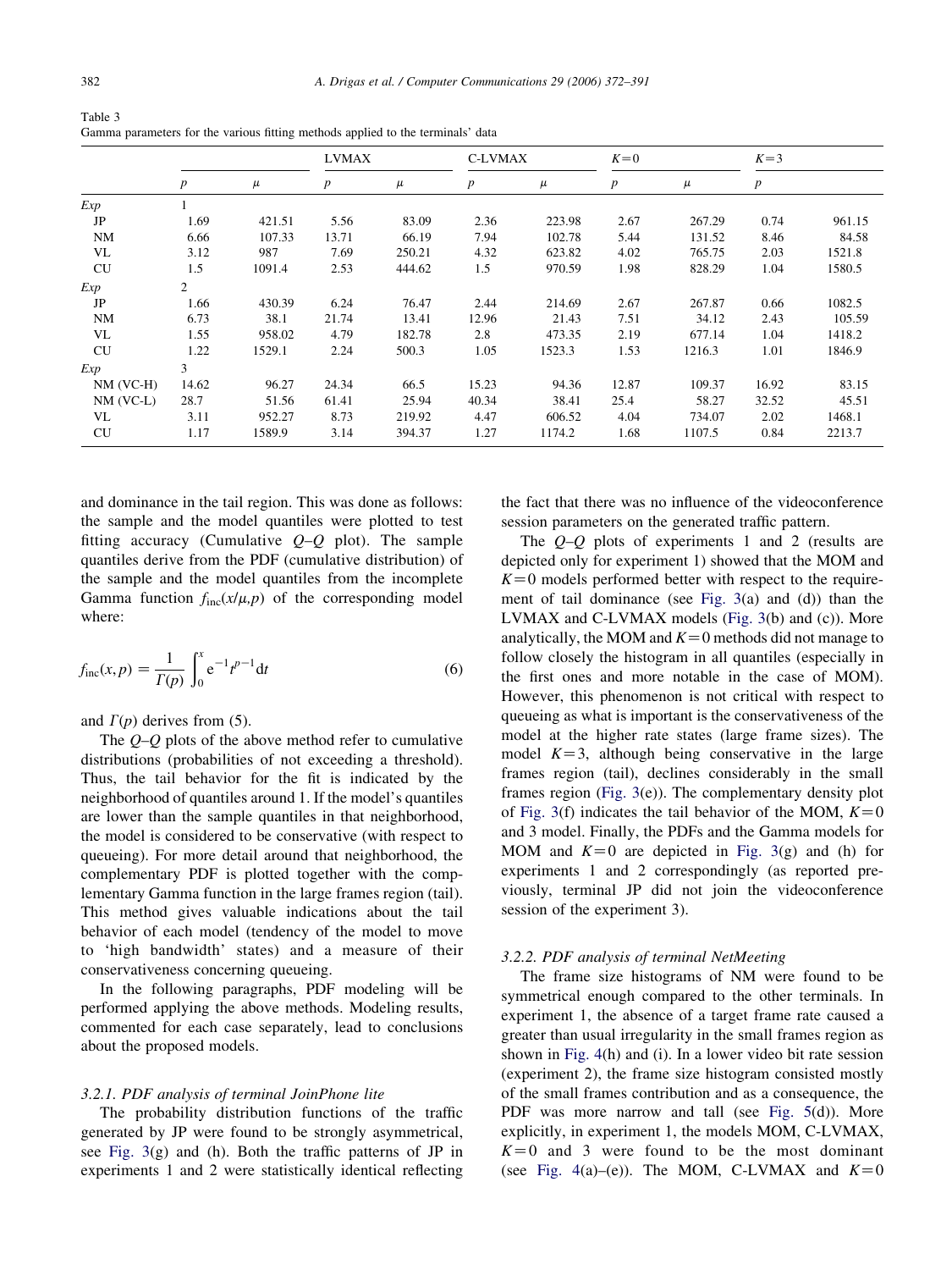models were the most conservative whereas the  $K=3$  model fitted accurately the PDF tail as shown by the Complementary density plot in Fig. 4(f) and (g). The same analysis in experiment 2 for NM showed that C-LVMAX performed better than  $K=0$  while  $K=3$  did not perform well (see Fig.  $5(a)$ –(c)). The analysis of the experiment 3 led to similar conclusions with the experiment 1. The MOM, C-LVMAX and  $K=3$  models were found to be the most dominant for both cases of visual content used (VC-H and VC-L). The PDF with the most dominant models are plotted for experiments 2 and 3 in Fig.  $5(d)$ –(f).

It is evident by the above results that the MCU session parameters (frame rate, video bit rate) and the motion of the visual content, although they change the shape of the PDF, do not influence dramatically the performance of the theoretical models.

# 3.2.3. PDF analysis of terminal video link pro

The analysis of the frame-size histograms for all the VL experiments reflected clearly the non-influence of the session parameters (frame rate, video quality). In all cases, the PDFs of VL exhibit a similar asymmetrical bell-like



Fig. 4. Frame size histograms-Gamma models,  $Q-Q$  plots and complementary probability functions for terminal NM (experiment 1).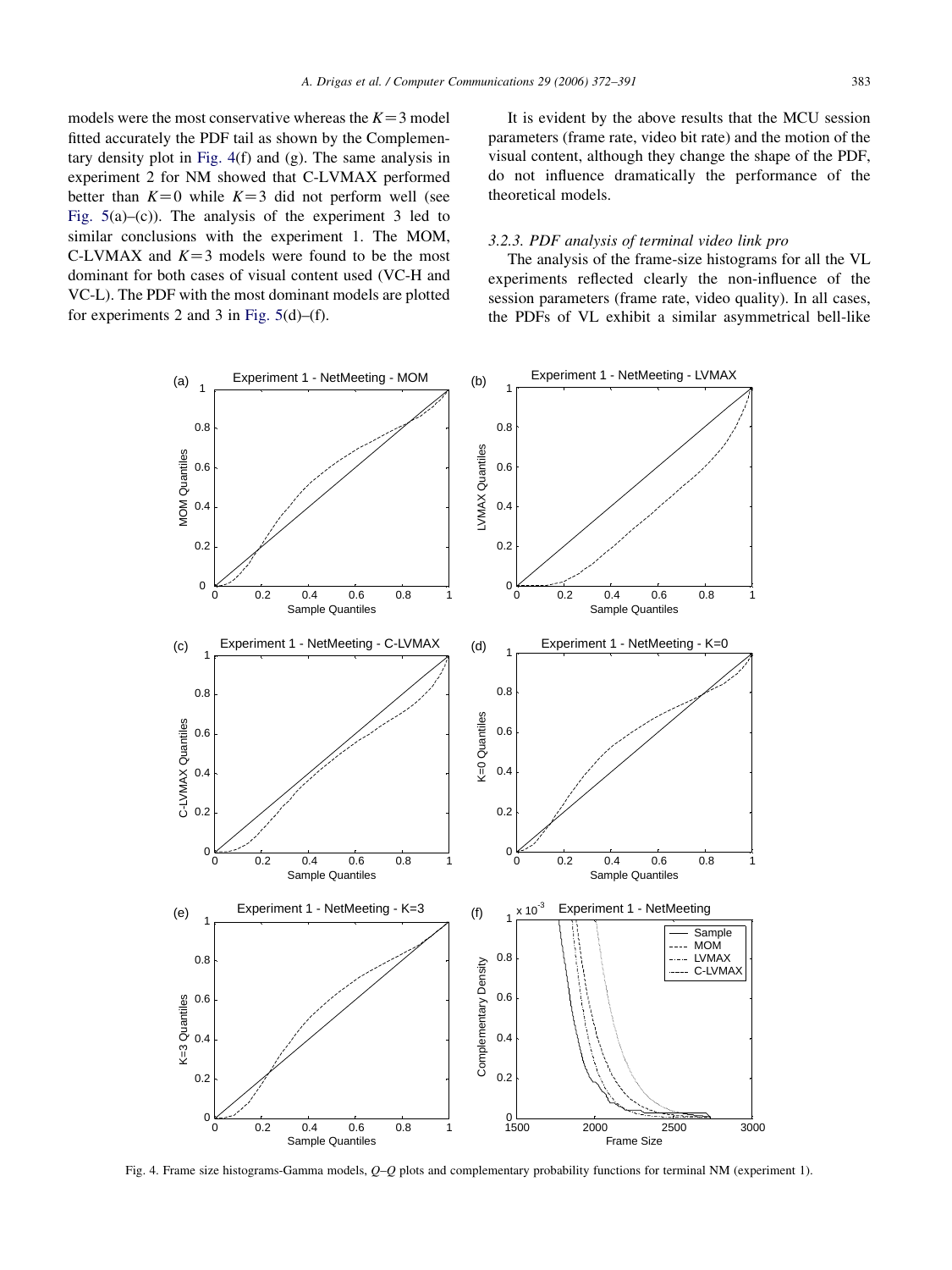

Fig. 4 (continued)

shape (see Fig.  $6(g)$ , (i) and (j)). Thus, the modeling results will be presented for the first experiment and PDFs will be given only for experiments 2 and 3 with the fit of the most dominant models.  $Q-q$  plots in Fig. 6(a)–(e) prove that the most conservative and tail dominant models are again the MOM,  $K=0$  and 3 (see Fig. 6(h) for the fitted PDF plot). The LVMAX and C-LVMAX was, as in the case of JoinPhone Lite, non-conservative. Although the MOM and  $K=0$  models seem to perform better,  $K=3$ model is more tail dominant as depicted in Fig. 6(e) and (f). Fig. 6(g), (i) and (j) reflect the statistical resemblance of the traffic patterns generated by VL in all the experiments.

#### 3.2.4. PDF analysis of terminal CuSeeMe Pro

The similar analysis for CU proved that the traffic patterns of the terminals VL and CU have statistical similarities. The modeling results are the same for both facts implying that a similar implementation of H.263 was applied in their software applications. The conclusions for the H.263 traffic of CU are the same for all experiments and thus full results will be presented again for the experiment 1. The Fig.  $7(a)$ –(f) reflect the fact that MOM,  $K=0$  and 3 models are the most dominant. Finally, the Fig.  $7(g)$ –(j) depict the PDF plots with the most dominant models.

# 3.3. Queueing analysis via the C-DAR(1) model and the fluid-flow method

The C-DAR(1) model that was proposed and used analytically in [\[23\]](#page-18-0) can be directly applied for full modeling and analytic treatment of H.263 traffic in multipoint videoconference sessions over IP networks. This model is defined as a continuous-time discrete-state Markov chain with a transition rate matrix  $Q$  of the form:

$$
Q = f(P - I) \tag{7}
$$

where

 $f = \frac{\ln \rho}{\rho - 1} T$ ,  $P = \rho I + (1 - \rho)A$  from DAR(1) [\[13\]](#page-18-0), T is the frame rate of the H.263 traffic, I is the identity matrix,  $\rho$  is the autocorrelation decay rate and A is a rank-one stochastic matrix with all rows equal to the probabilities resulting from

the negative binomial density of the form:  
\n
$$
y = f(x/r, P) = {r + x - 1 \choose x} P^x (1 - P)^x, x = 0, 1, ..., r > 0,
$$

 $0 < P < 1$  corresponding to the Gamma fit for the frame size distribution. The parameters  $r$  and  $P$  of the negative binomial density are calculated by the parameters of the correspondent Gamma density with  $p$  and  $\mu$  parameters as follows:

$$
r = \frac{p\mu}{\mu - 1}
$$
 and 
$$
P = \frac{1}{\mu}.
$$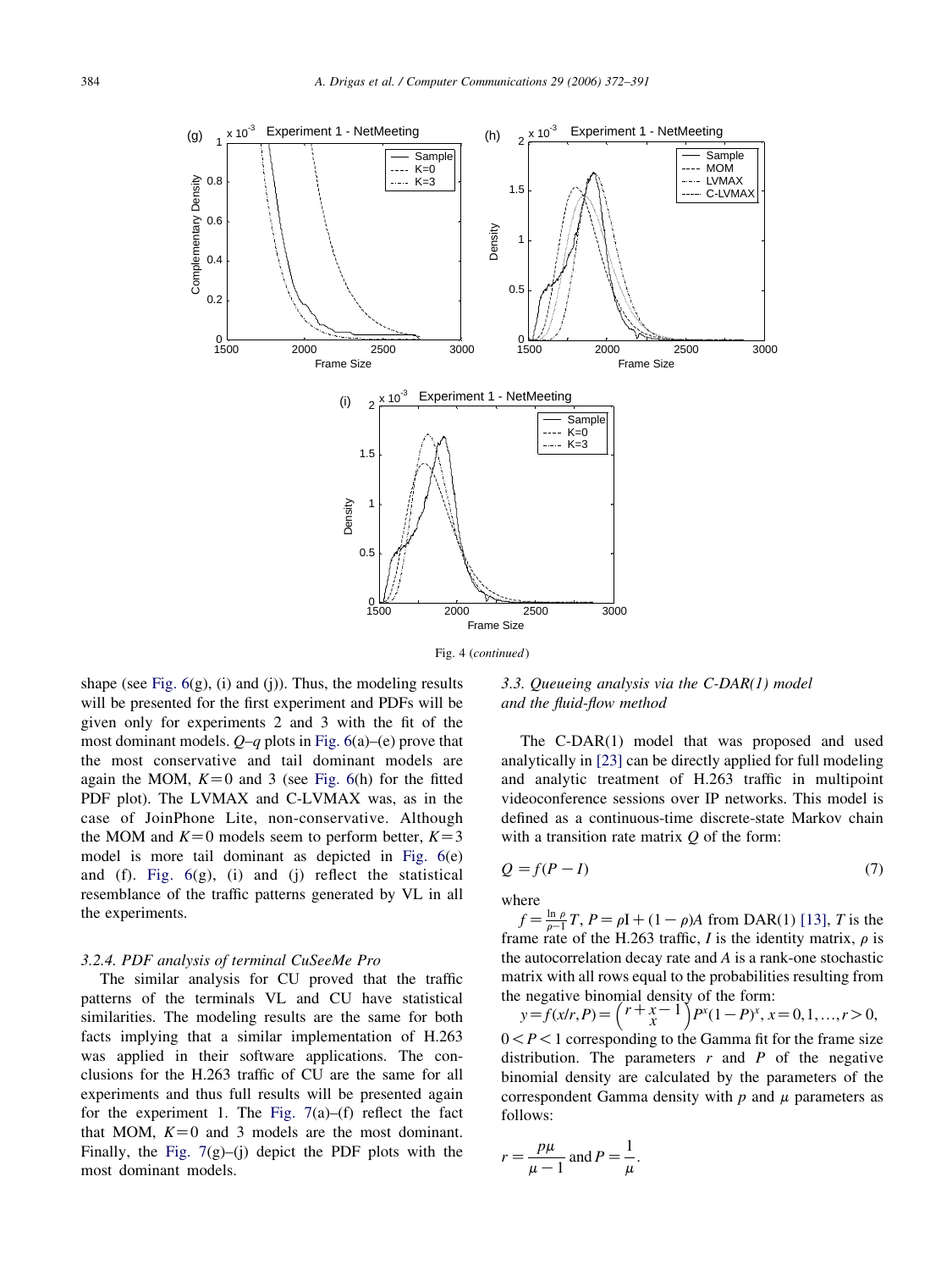<span id="page-13-0"></span>

Fig. 5. Frame size histograms-Gamma models, Q–Q plots and complementary probability functions for terminal NM (experiments 2 and 3).

The value of the autocorrelation decay rate  $\rho$  should be chosen equal to the parameter  $\lambda_1$  of the model used to fit the ACF (1) (see [Table 2](#page-7-0)) and the elements for the rows of A should be determined through the Gamma fit produced by the PDF models.

Following the approach in [\[23\],](#page-18-0) the C-DAR(1) model as a continuous-time Markov chain model—is suitable for theoretical analysis using the fluid flow method [\[27–29\]](#page-19-0). This method is analyzed as follows: consider a single server queueing system fed by videoconference traffic  $r(t) \ge 0$  as a Markov modulated rate process according to the C-DAR(1) model with a finite number of  $N$  states and transition rate matrix  $Q$  (from the C-DAR(1) model (7)). More explicitly, in each state  $i=1,...,N$ , we correspond a video rate  $r_i$ . If  $\pi$  is the corresponding steady state probability vector, then the mean input rate  $\bar{r}$  is calculated as follows:

 $\bar{r} = \sum_{i=1}^{N} \pi_i r_i$ . Let  $R = \text{diag}\{r_1, ..., r_N\}$  and C the constant server capacity. When  $r(t) > C$ , the input traffic cannot be served entirely and its excess part is stored into a buffer in order to be served later. Let  $\{X(t), t\geq0\}$  the stochastic process that represents the buffer occupancy. It is noted that the traffic intensity of the system is equal to  $\bar{r}/C$ .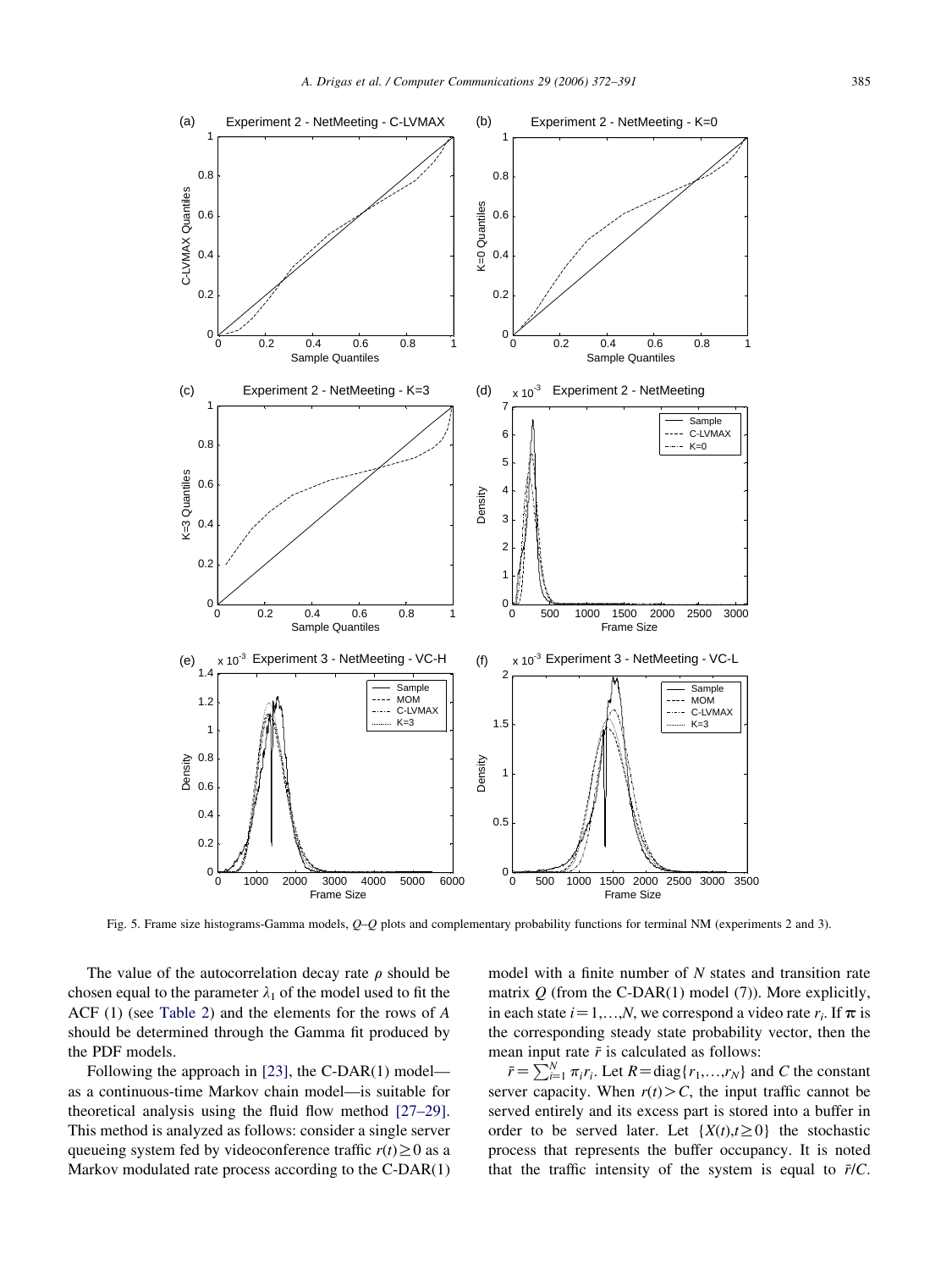Define the steady state PDF  $F_i(x)$  as the joint probability that the buffer occupancy is less than or equal to  $x$ , when in the  $i$ state of the source model. Let:  $\mathbf{F}(x) = [F_1(x),$  $F_2(x),...,F_N(x)]^T$ .

Then from [\[27–29\]](#page-19-0) we have:

$$
\frac{d\mathbf{F}(x)}{dx}D = \mathbf{F}(x)Q\tag{8}
$$

where  $D=R-CI$ .

Given the infinite buffer assumption, we determine a buffer threshold  $B$  and define the buffer overflow probability as follows:

$$
Powerflow = 1 - F(B)1
$$
 (9)

where  $I = (1,...,1)^T$ . From (8) and the boundary conditions for the infinite buffer size approach in  $[27–29]$ , we can determine the vector F. In detail, the following relation holds:

$$
\mathbf{F}(x) = \sum_{i=1}^{N} \alpha_i e^{z_i x} \phi_i
$$
 (10)

where the coefficients  $a_i$  must be calculated from the boundary conditions and  $z$  and  $\phi$  are correspondingly,



Fig. 6. Frame size histograms-Gamma models, Q–Q plots and complementary probability functions for terminal VL.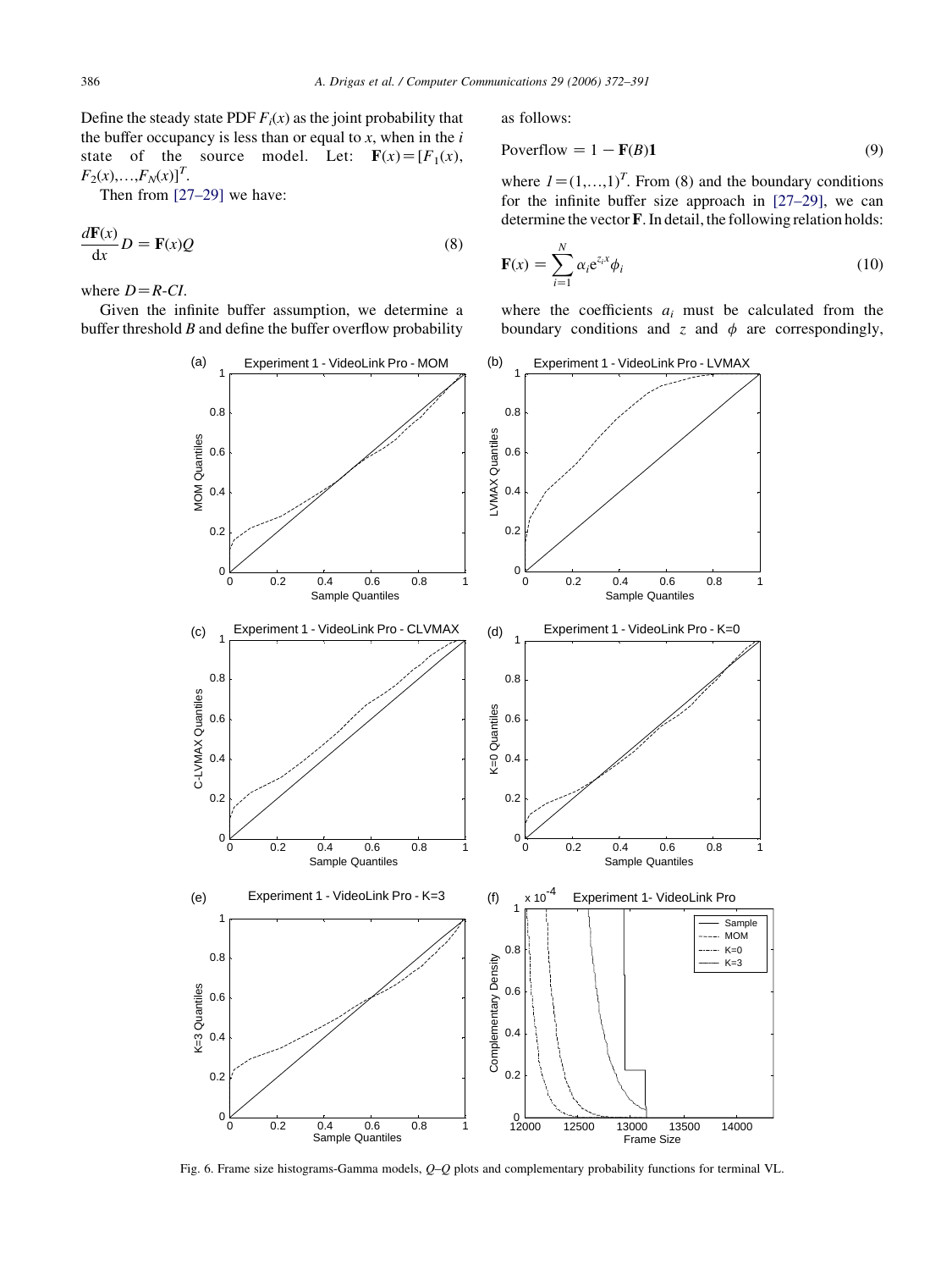

Fig. 6 (continued)

the eigenvalue and the left eigenvector of the matrix  $QD^{-1}$ . Given the infinite buffer assumption, the solution of (10) is given as follows:

$$
\mathbf{F}(x) = \pi + \sum_{i \in S_o} a_i e^{z_i x} \phi_i \tag{11}
$$

where

$$
S_o \triangleq \{j | r_j > C\}, z_i < 0 \text{ and } z_1 = 0
$$

Using the above methodology (with the assumption of finite buffer), the authors in [\[23\],](#page-18-0) proved experimentally (comparing the analytical model versus trace-driven simulation) that the C-DAR(1) model provides accurate queueing results (mean cell loss rate, mean queue length) and, therefore, is suitable for theoretical analysis of videoconference traffic. In their analysis, they used the Gamma density with parameters derived from the MOM method and an autocorrelation decay rate chosen equal to 0.9846. Taking into consideration the above, it is evident that our modeling approach with the Gamma density parameters calculated from the MOM,  $K=0$  or 3 models and ACF decay rate values chosen close and higher than 0.98 (see Table  $2-\lambda_1$  values)

will lead to conservative (asymptotically tight though) queueing results.

To prove our above claims we present experimental queueing results comparing the complementary distribution of the buffer overflow given by the C-DAR(1) Markov chain as derived from the calculation of (9) and (11) for any value of buffer threshold B (versus the one given by a discreteevent simulation [\[30\]](#page-19-0) using the actual traces (trace-driven simulation [\[31\]](#page-19-0)). For the modelling case of experiment 1 trace of terminal JP, the complementary buffer size densities from the results of the fluid flow method for all the examined PDF models (MOM, LVMAX, C-LVMAX,  $K=0$  and 3) and the corresponding sample (derived from the trace-driven simulation) are plotted together (see [Fig. 8](#page-17-0)). The probabilities values are always assigned at the logarithmic scale. The traffic intensity was chosen equal to  $0.9<sup>8</sup>$ , the autocorrelation decay rate equal to 0.9972 (from [Table 2—](#page-7-0)Exp 1— $\lambda_1$ ) value—JP) and the number of states of the Markov chain N equal to 10. A similar experiment was conducted for the trace

 $8$  Experiments with lower traffic intensities (equal to 0.8 and 0.7) were held and similar modeling results were remarked.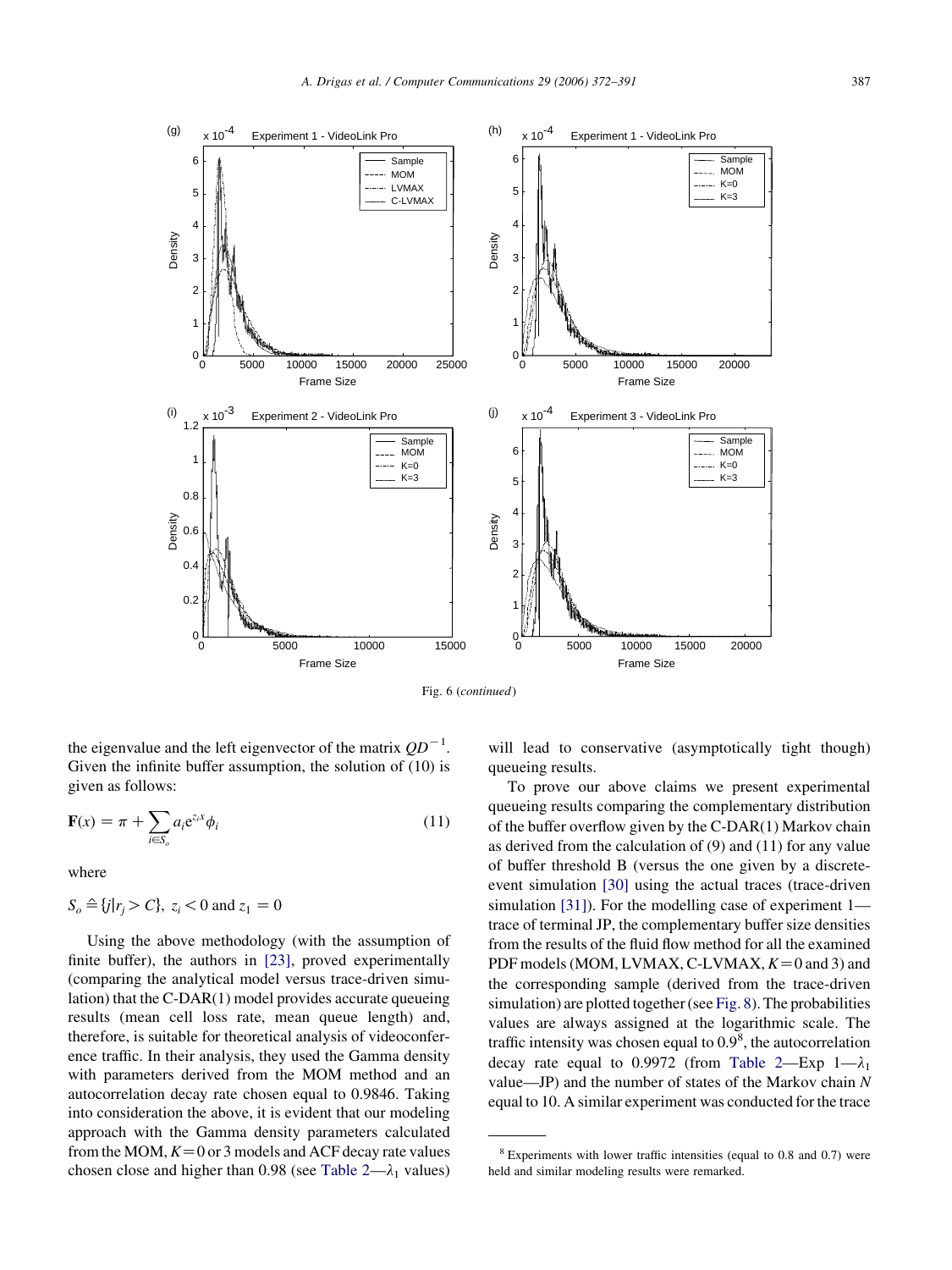

Fig. 7. Frame size histograms-Gamma models, Q–Q plots and complementary probability functions for terminal CU.

of terminal CuSeeMe in experiment 3 with traffic intensity equal to 0.9,  $N=10$  and  $\lambda_1=0.9782$  (from [Table 2—](#page-7-0)Exp 3—  $\lambda_1$  value—CU).

From the consistent evidence of the results of [Fig. 8](#page-17-0), it is clear that our claims are confirmed. It is clearly indicated that the tail dominance of a model is a critical aspect with respect to its performance in queueing experiments. Both [Fig. 8\(](#page-17-0)a) and (b) show that the models LVMAX and C-LVMAX were optimistic in their buffer overflow estimations while the MOM,  $K=0$  and 3 provided approximately tight or

conservative estimations<sup>9</sup>. Concerning the Fig.  $8(a)$  and (b), we have to notice that the slower decay of the analytically tractable models is physical as with the fluid-flow method the discreteness of the buffer occupancy is neglected. From the above, it becomes clear that the modeling evaluation with cumulative and complementary  $Q-Q$  plots provide valuable

 $9$  It is obvious that a less conservative or shorter range (e.g. first 50 lags) choice of the ACF decay rate  $\rho$  would lead to more optimistic queueing results.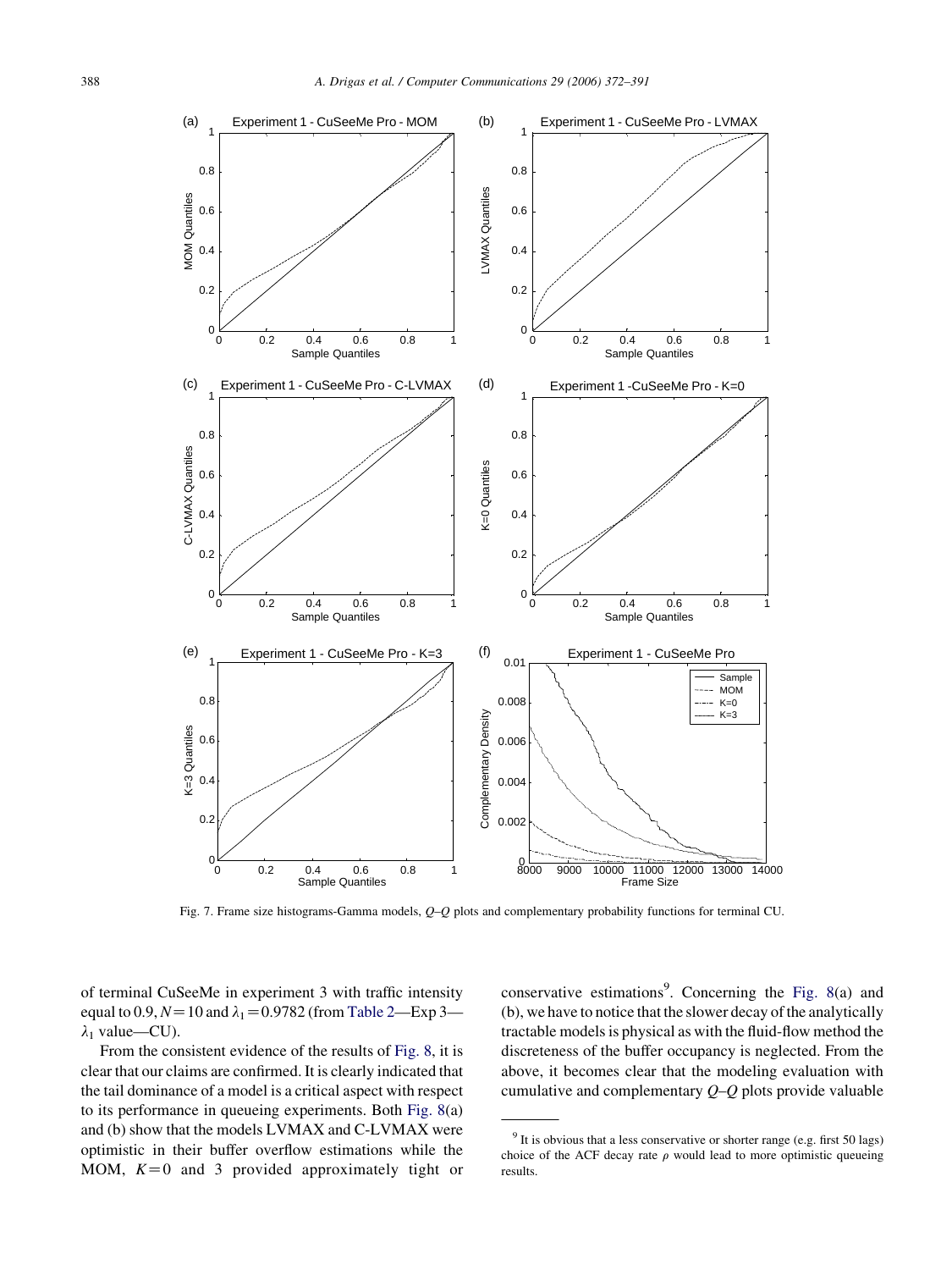<span id="page-17-0"></span>

Fig. 7 (continued)



Fig. 8. Complementary buffer overflow density plots of C-DAR(1) models versus sample simulation.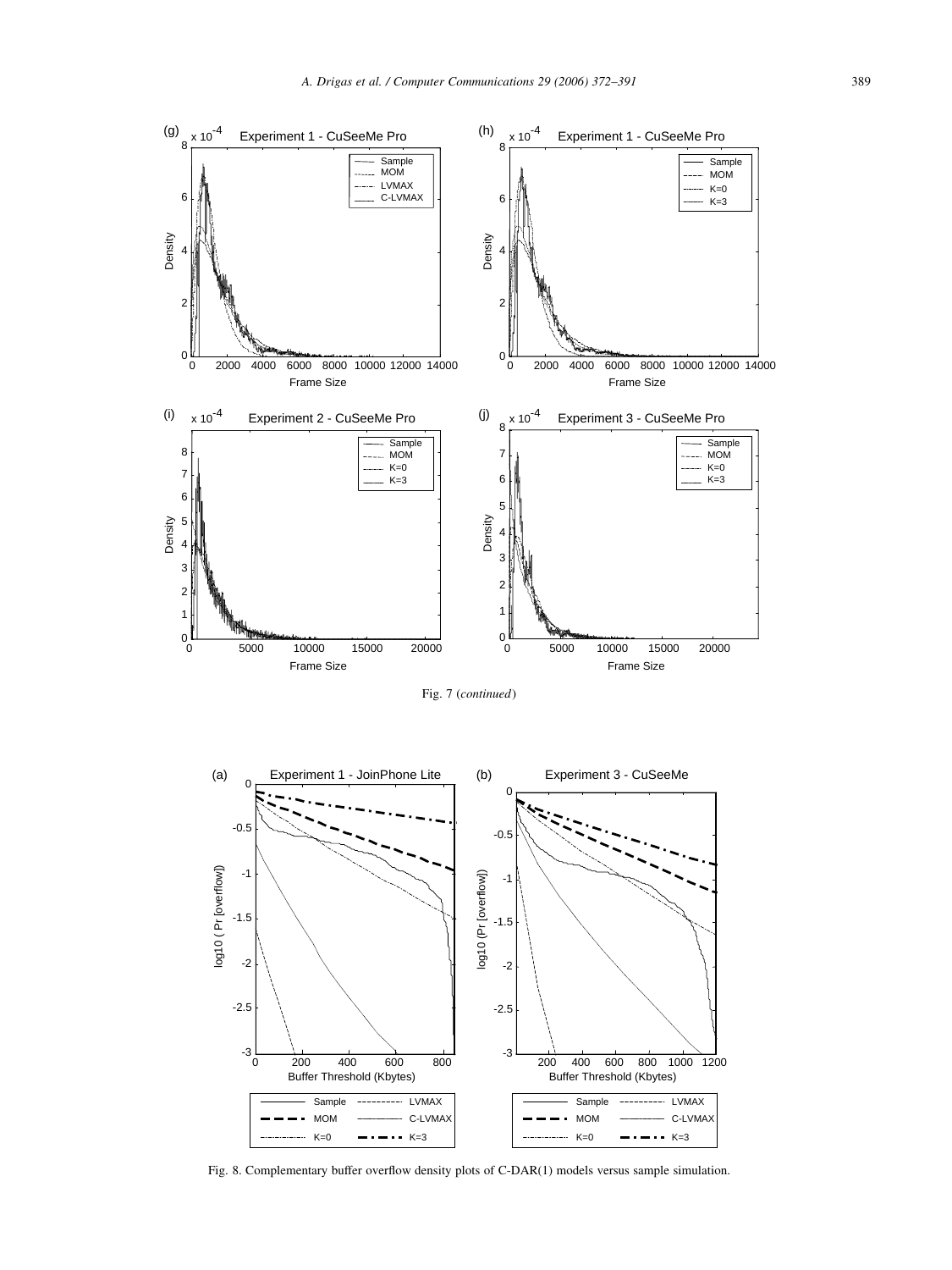<span id="page-18-0"></span>information for the queueing performance of a model. For instance, it is clear that the tail-dominance conclusions of [Fig. 3\(](#page-8-0)f) for terminal JP in experiment 1 reflect the results presented in [Fig. 8](#page-17-0)(a).

#### 4. Conclusions

This manuscript is a modeling assessment of H.263 encoded traffic in multipoint videoconference sessions over IP Networks. The modeling results showed that H.263 terminal traffic was stationary and seemed to possess a rapidly decaying autocorrelation function and a Gammaformed marginal distribution. Realistic experiments with terminals using a different implementation of the H.263 codec that joined sessions with different parameters (frame rate, video bit rate) were held. The extensive analysis of the video traffic from the terminals to the MCU indicated that although the experiment parameters influence the traffic pattern, generic, though unconvential, models can capture conservatively their statistical trends. Although the correlations of H.263 traffic were found to be more complex than a simple geometric term, a careful choice of the decay rate allows the construction of a conservative approximation for queueing analysis. The modeling of the frame sizes distribution indicated that from the queueing point of view three models MOM,  $K=0$  and 3 can be applied for all cases. Especially, the  $K=3$  model was found to meet the requirement of tail-dominance in most cases and as a result is a good solution for the conservative application of the DAR(1) and C-DAR(1) models in queueing studies. It becomes clear that a network administrator could chose among the given models depending on the strictness of the admission control algorithm or traffic policy needed.

Further study will include queueing and simulation study of the discussed models in new experiments with various combinations of scenarios, visual content and H.263 implementations. The study of the traffic produced by the MCU in 'continuous presence' (H.263-encoded) is also a subject of future research.

## Acknowledgements

The authors would like to thank Dr K. Kontovasilis for his constructive comments on improving this work.

#### References

- [1] C. Skianis, K. Kontovasilis, A. Drigas, M. Moatsos, Measurement and statistical analysis of asymmetric multipoint videoconference traffic in IP networks, Telecommun. Syst. 23 (1) (2003) 95–122.
- [2] H.S. Chin, J.W. Goodge, R. Griffiths, D.J. Parish, Statistics of video signals for viewphone-type pictures, IEEE JSAC 7 (5) (1989) 826–832.
- [3] D.M. Cohen, D.P. Heyman, Performance modeling of video teleconferencing in ATM networks, IEEE Trans. Circuits Syst. Video Technol. 3 (6) (1993) 408–422.
- [4] K. Dolzer, W. Payer, On aggregation strategies for multimedia traffic, Proceedings of the First Polish–German Teletraffic Symposium, Dresden, 2000.
- [5] D.P. Heyman, The GBAR source model for VBR videoconferences, IEEE/ACM Trans. Networking 5 (1997) 554–560.
- [6] M.R. Frater, J.F. Arnold, P. Tan, A new statistical model for traffic generated by VBR coders for television on the broadband ISDN, IEEE Trans. Circuits Syst. Video Technol. 4 (1994) 521–526.
- [7] A. Erramilli, O. Narayan, W. Willinger, Experimental queueing analysis with long-range dependent packet traffic, IEEE/ACM Trans. Networking 4 (2) (1996) 209–223.
- [8] Video Coding for low bit rate communication, Recommendation H.263, Article number E13923 (1998).
- [9] P.A. Jacosb, P.A.W. Lewis, Time series generated by mixtures, J. Time Series Anal. 4 (1) (1983) 19–36.
- [10] G. Sisodia, L. Guan, M. Hedley, S. De, A new modeling approach of H.263+ VBR coded video sources in ATM networks, RealTimeImg 6 (5) (2000) 347–357.
- [11] W.C. Poon, T. Lo, A refined version of  $M/G/\infty$  processes for modeling VBR video traffic, Comput. Commun. 24 (11) (2001) 1105–1114.
- [12] A. Neumaier, T. Schneider, Estimation of parameters and eigenmodes of multivariate autoregressive models, ACM Trans. Math. Software (TOMS) Arch. 7 (1) (2001) 27–57.
- [13] D.P. Heyman, A. Tabatabai, T.V. Lakshman, Statistical analysis and simulation study of video teleconference traffic in ATM networks, IEEE Trans. Circuits Syst. Video Technol. 2 (1) (1992) 49–59.
- [14] L. Yan-ling, W. Peng, W. Wei-ling, A Steady Source Model for VBR Video Conferences, International Conference on Information Technology: Computers and Communications, IEEE Las Vegas, Nevada, 2003 p. 268.
- [15] A.A. Alheraish, S.A. Alshebeili, AR-based quadratic modeling for GOP MPEG-encoded video traffic in ATM networks, Comput. Commun. 27 (1) (2004) 81–92.
- [16] R. Kishimoto, Y. Ogata, F. Inumaru, Generation interval distribution characteristics of packetized variable rate video coding data streams in an ATM network, IEEE JSAC 7 (5) (1989) 833–841.
- [17] S.J. Yoo, S.D. Kim, A new multi-level statistical model for variable bit rate MPEG sources over ATM networks and its performance study, Comput. Commun. 24 (3/4) (2001) 296–307.
- [18] H. Ahn, J. Kim, S. Chong, B. Kim, B.D. Choi, A video traffic model based on the shifting-level process: the effects of SRD and LRD on queueing behavior, INFOCOM (2000) 1036–1045.
- [19] B. Maglaris, D. Anastassiou, P. Sen, G. Karlsson, J.D. Robbins, Performance models of statistical multiplexing in packet video communications, IEEE Trans. Commun. 36 (7) (1988) 834–843.
- [20] F. Fitzek, M. Reisslein, MPEG-4 and H.263 video traces for network performance evaluation, IEEE Network 15 (6) (2001) 40–54.
- [21] M. Nomura, T. Fujii, N. Ohta, Basic characteristics of variable rate video coding in ATM environment, IEEE JSAC 7 (5) (1989) 752– 760.
- [22] D.P. Wiens, J. Cheng, N.C. Beaulieu, A class of moments estimators for the two-parameter Gamma family, Pak. J. Statist. 19 (1) (2003) 129–141.
- [23] S. Xu, Z. Huang, Y. Yao, An analytically tractable model for video conference traffic, IEEE Trans, Circuits Syst. Video Technol. 10 (1) (2000) 63–67.
- [24] N.D. Doulamis, A.D. Doulamis, G.E. Konstantoulakis, G.I. Stassinopoulos, Efficient modeling of VBR MPEG-1 coded video sources, CirSysVideo 10 (1) (2000) 93.
- [25] D.R. Cox, H.D. Miller, The Theory of Stochastic Processes, Chapman and Hall, London, 1965.